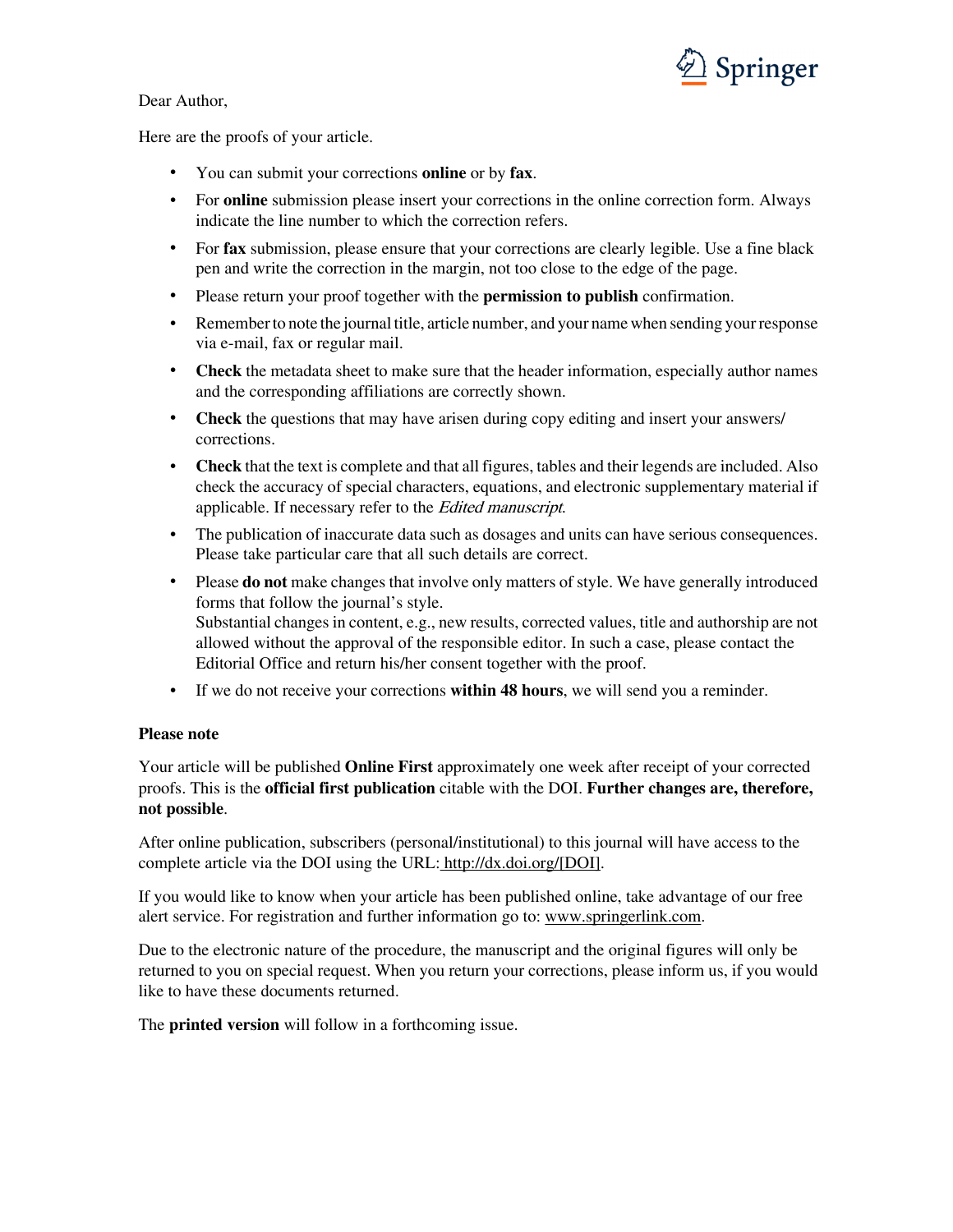## **Fax to: +44 870 622 1325 (UK) or +44 870 762 8807 (UK)**



**To: Springer Correction Team**

6&7, 5th Street, Radhakrishnan Salai, Chennai, Tamil Nadu, India – 600004 **Re:** Marine Biology DOI:10.1007/s00227-008-0988-x

Movements and site fidelity of the giant manta ray, Manta birostris, in the Komodo Marine Park, Indonesia

**Authors:** Heidi Dewar · Peter Mous · Michael Domeier · Andreas Muljadi · Jos Pet · Jeff Whitty

# **Permission to publish**

I have checked the proofs of my article and

- $\Box$  I have no corrections. The article is ready to be published without changes.
- $\Box$  I have a few corrections. I am enclosing the following pages:
- $\Box$  I have made many corrections. Enclosed is the complete article.

**Date / signature \_\_\_\_\_\_\_\_\_\_\_\_\_\_\_\_\_\_\_\_\_\_\_\_\_\_\_\_\_\_\_\_\_\_\_\_\_\_\_\_\_\_\_\_\_\_\_\_\_\_\_\_\_\_\_\_\_\_\_\_\_\_\_\_\_\_\_\_\_\_\_\_\_\_\_\_\_\_**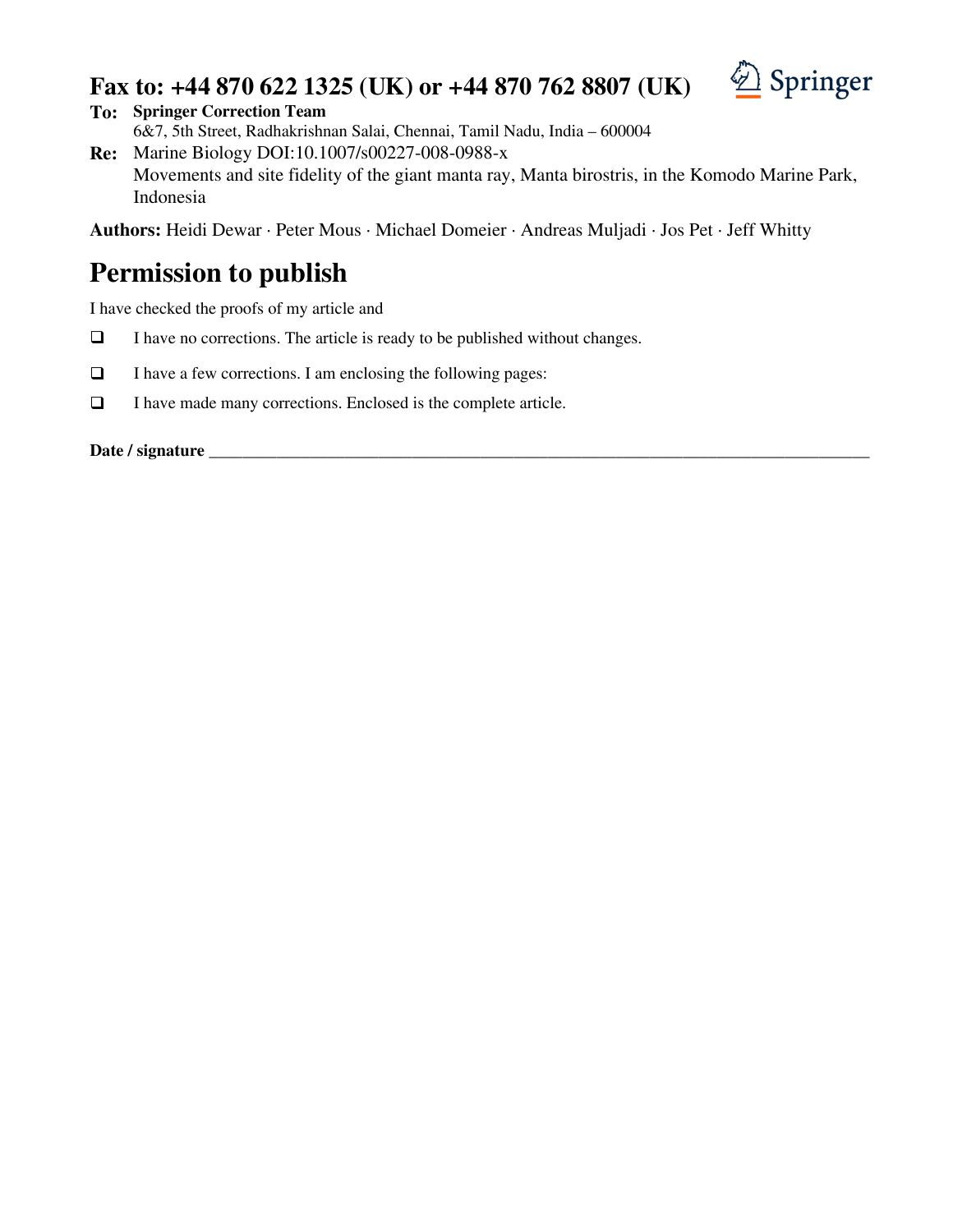# **Metadata of the article that will be visualized in OnlineFirst**

| ArticleTitle             |                                                                            | Movements and site fidelity of the giant manta ray, Manta birostris, in the Komodo Marine Park, Indonesia |  |  |  |
|--------------------------|----------------------------------------------------------------------------|-----------------------------------------------------------------------------------------------------------|--|--|--|
| Article Sub-Title        |                                                                            |                                                                                                           |  |  |  |
| Article CopyRight - Year | Springer-Verlag 2008<br>(This will be the copyright line in the final PDF) |                                                                                                           |  |  |  |
| Journal Name             | Marine Biology                                                             |                                                                                                           |  |  |  |
| Corresponding Author     | Family Name                                                                | Dewar                                                                                                     |  |  |  |
|                          | Particle                                                                   |                                                                                                           |  |  |  |
|                          | Given Name                                                                 | Heidi                                                                                                     |  |  |  |
|                          | Suffix                                                                     |                                                                                                           |  |  |  |
|                          | Division                                                                   | National Oceanographic and Atmospheric Administration                                                     |  |  |  |
|                          | Organization                                                               | Southwest Fisheries Science Center                                                                        |  |  |  |
|                          | Address                                                                    | 8604 La Jolla Shores Dr., 92037, La Jolla, CA, USA                                                        |  |  |  |
|                          | Email                                                                      | heidi.dewar@noaa.gov                                                                                      |  |  |  |
| Author                   | Family Name                                                                | <b>Mous</b>                                                                                               |  |  |  |
|                          | Particle                                                                   |                                                                                                           |  |  |  |
|                          | Given Name                                                                 | Peter                                                                                                     |  |  |  |
|                          | Suffix                                                                     |                                                                                                           |  |  |  |
|                          | Division                                                                   |                                                                                                           |  |  |  |
|                          | Organization                                                               | The Nature Conservancy                                                                                    |  |  |  |
|                          | Address                                                                    | Jl. Pengembak No. 2 Sanur, PO Box 80228, 80235, Denpasar, Bali, Indonesia                                 |  |  |  |
|                          | Email                                                                      |                                                                                                           |  |  |  |
| Author                   | Family Name                                                                | <b>Domeier</b>                                                                                            |  |  |  |
|                          | Particle                                                                   |                                                                                                           |  |  |  |
|                          | Given Name                                                                 | Michael                                                                                                   |  |  |  |
|                          | Suffix                                                                     |                                                                                                           |  |  |  |
|                          | Division                                                                   |                                                                                                           |  |  |  |
|                          | Organization                                                               | Pfleger Institute of Environmental Research                                                               |  |  |  |
|                          | Address                                                                    | 901B Pier View Way, 92054, Oceanside, CA, USA                                                             |  |  |  |
|                          | Email                                                                      |                                                                                                           |  |  |  |
| Author                   | Family Name                                                                | Muljadi                                                                                                   |  |  |  |
|                          | Particle                                                                   |                                                                                                           |  |  |  |
|                          | Given Name                                                                 | Andreas                                                                                                   |  |  |  |
|                          | Suffix                                                                     |                                                                                                           |  |  |  |
|                          | Division                                                                   |                                                                                                           |  |  |  |
|                          | Organization                                                               | The Nature Conservancy                                                                                    |  |  |  |
|                          | Address                                                                    | Jl. Pengembak No. 2 Sanur, PO Box 80228, 80235, Denpasar, Bali, Indonesia                                 |  |  |  |
|                          | Email                                                                      |                                                                                                           |  |  |  |
| Author                   | Family Name                                                                | Pet                                                                                                       |  |  |  |
|                          | Particle                                                                   |                                                                                                           |  |  |  |
|                          | Given Name                                                                 | Jos                                                                                                       |  |  |  |
|                          | Suffix                                                                     |                                                                                                           |  |  |  |
|                          | Division                                                                   |                                                                                                           |  |  |  |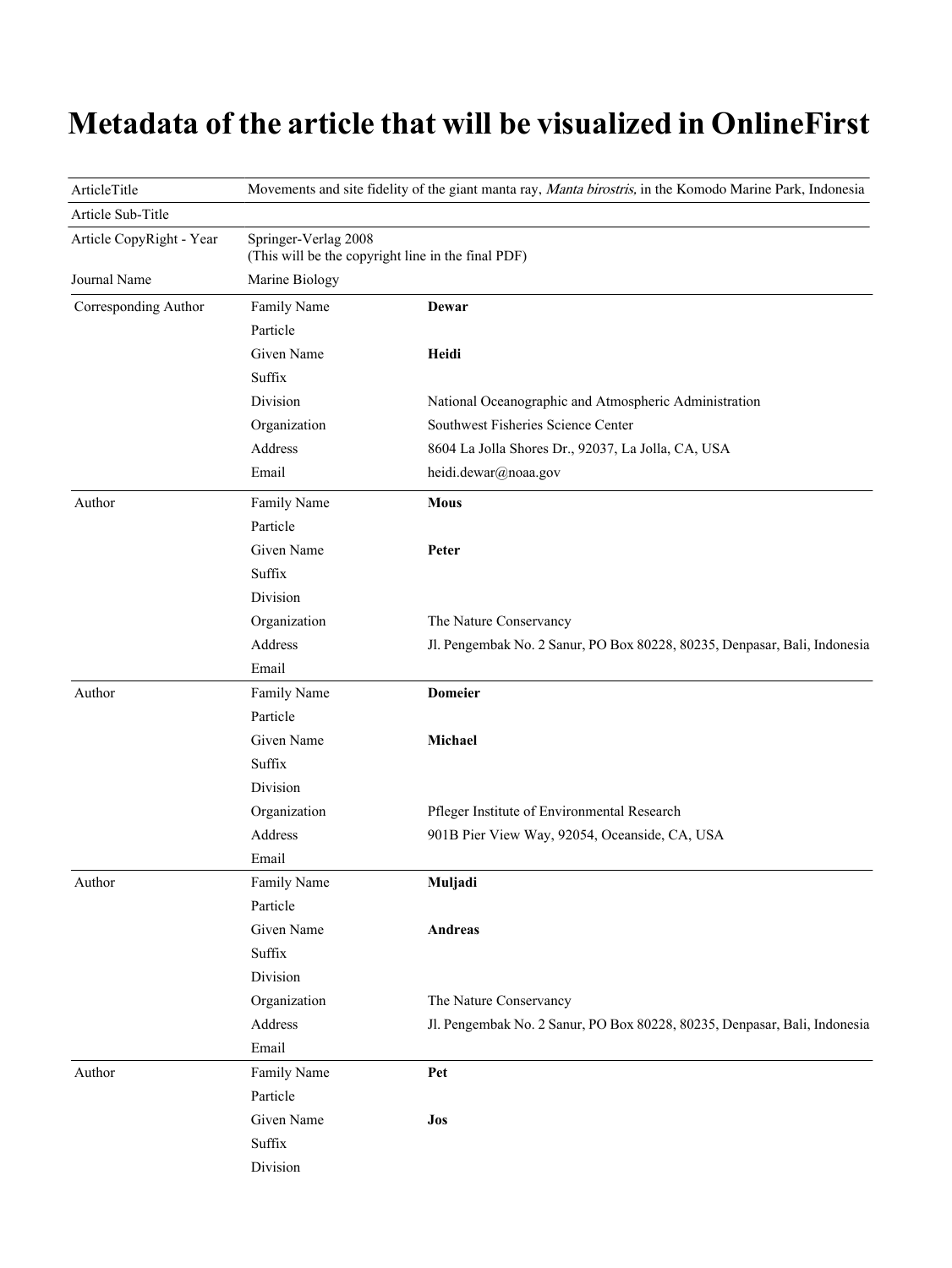|                      | Organization                    | The Nature Conservancy                                                                                                                                                                                                                                                                                                                                                                                                                                                                                                                                                                                                                                                                                                                                                                                                                                                                                                                                                                                                                                                                                                                                                                                                                                                                                                                                                                                                                                                                                                                                                                                                                                                                                                                                                                                                                                                                                                                                                                                                                  |  |  |  |  |
|----------------------|---------------------------------|-----------------------------------------------------------------------------------------------------------------------------------------------------------------------------------------------------------------------------------------------------------------------------------------------------------------------------------------------------------------------------------------------------------------------------------------------------------------------------------------------------------------------------------------------------------------------------------------------------------------------------------------------------------------------------------------------------------------------------------------------------------------------------------------------------------------------------------------------------------------------------------------------------------------------------------------------------------------------------------------------------------------------------------------------------------------------------------------------------------------------------------------------------------------------------------------------------------------------------------------------------------------------------------------------------------------------------------------------------------------------------------------------------------------------------------------------------------------------------------------------------------------------------------------------------------------------------------------------------------------------------------------------------------------------------------------------------------------------------------------------------------------------------------------------------------------------------------------------------------------------------------------------------------------------------------------------------------------------------------------------------------------------------------------|--|--|--|--|
|                      | Address                         | Jl. Pengembak No. 2 Sanur, PO Box 80228, 80235, Denpasar, Bali, Indonesia                                                                                                                                                                                                                                                                                                                                                                                                                                                                                                                                                                                                                                                                                                                                                                                                                                                                                                                                                                                                                                                                                                                                                                                                                                                                                                                                                                                                                                                                                                                                                                                                                                                                                                                                                                                                                                                                                                                                                               |  |  |  |  |
|                      | Email                           |                                                                                                                                                                                                                                                                                                                                                                                                                                                                                                                                                                                                                                                                                                                                                                                                                                                                                                                                                                                                                                                                                                                                                                                                                                                                                                                                                                                                                                                                                                                                                                                                                                                                                                                                                                                                                                                                                                                                                                                                                                         |  |  |  |  |
| Author               | Family Name                     | Whitty                                                                                                                                                                                                                                                                                                                                                                                                                                                                                                                                                                                                                                                                                                                                                                                                                                                                                                                                                                                                                                                                                                                                                                                                                                                                                                                                                                                                                                                                                                                                                                                                                                                                                                                                                                                                                                                                                                                                                                                                                                  |  |  |  |  |
|                      | Particle                        |                                                                                                                                                                                                                                                                                                                                                                                                                                                                                                                                                                                                                                                                                                                                                                                                                                                                                                                                                                                                                                                                                                                                                                                                                                                                                                                                                                                                                                                                                                                                                                                                                                                                                                                                                                                                                                                                                                                                                                                                                                         |  |  |  |  |
|                      | Given Name                      | <b>Jeff</b>                                                                                                                                                                                                                                                                                                                                                                                                                                                                                                                                                                                                                                                                                                                                                                                                                                                                                                                                                                                                                                                                                                                                                                                                                                                                                                                                                                                                                                                                                                                                                                                                                                                                                                                                                                                                                                                                                                                                                                                                                             |  |  |  |  |
|                      | Suffix                          |                                                                                                                                                                                                                                                                                                                                                                                                                                                                                                                                                                                                                                                                                                                                                                                                                                                                                                                                                                                                                                                                                                                                                                                                                                                                                                                                                                                                                                                                                                                                                                                                                                                                                                                                                                                                                                                                                                                                                                                                                                         |  |  |  |  |
|                      | Division                        |                                                                                                                                                                                                                                                                                                                                                                                                                                                                                                                                                                                                                                                                                                                                                                                                                                                                                                                                                                                                                                                                                                                                                                                                                                                                                                                                                                                                                                                                                                                                                                                                                                                                                                                                                                                                                                                                                                                                                                                                                                         |  |  |  |  |
|                      | Organization                    | Murdoch University                                                                                                                                                                                                                                                                                                                                                                                                                                                                                                                                                                                                                                                                                                                                                                                                                                                                                                                                                                                                                                                                                                                                                                                                                                                                                                                                                                                                                                                                                                                                                                                                                                                                                                                                                                                                                                                                                                                                                                                                                      |  |  |  |  |
|                      | Address                         | South Street, 6150, Murdoch, WA, Australia                                                                                                                                                                                                                                                                                                                                                                                                                                                                                                                                                                                                                                                                                                                                                                                                                                                                                                                                                                                                                                                                                                                                                                                                                                                                                                                                                                                                                                                                                                                                                                                                                                                                                                                                                                                                                                                                                                                                                                                              |  |  |  |  |
|                      | Email                           |                                                                                                                                                                                                                                                                                                                                                                                                                                                                                                                                                                                                                                                                                                                                                                                                                                                                                                                                                                                                                                                                                                                                                                                                                                                                                                                                                                                                                                                                                                                                                                                                                                                                                                                                                                                                                                                                                                                                                                                                                                         |  |  |  |  |
|                      | Received                        | 31 August 2007                                                                                                                                                                                                                                                                                                                                                                                                                                                                                                                                                                                                                                                                                                                                                                                                                                                                                                                                                                                                                                                                                                                                                                                                                                                                                                                                                                                                                                                                                                                                                                                                                                                                                                                                                                                                                                                                                                                                                                                                                          |  |  |  |  |
| Schedule             | Revised                         |                                                                                                                                                                                                                                                                                                                                                                                                                                                                                                                                                                                                                                                                                                                                                                                                                                                                                                                                                                                                                                                                                                                                                                                                                                                                                                                                                                                                                                                                                                                                                                                                                                                                                                                                                                                                                                                                                                                                                                                                                                         |  |  |  |  |
|                      | Accepted                        | 24 April 2008                                                                                                                                                                                                                                                                                                                                                                                                                                                                                                                                                                                                                                                                                                                                                                                                                                                                                                                                                                                                                                                                                                                                                                                                                                                                                                                                                                                                                                                                                                                                                                                                                                                                                                                                                                                                                                                                                                                                                                                                                           |  |  |  |  |
| Abstract             |                                 | Despite their large size and frequent occurrence in near-shore tropical habitats, little published information<br>is available on the movements and behaviors of the giant manta ray, Manta birostris, and what factors influence<br>visitation patterns. To examine the movements of manta rays in the Komodo Marine Park, Indonesia, an<br>acoustic array was installed at up to seven sites in the park between 2000 and 2003. A total of 41 acoustic<br>tags were deployed in three separate deployments in 2000, 2001 and 2002. Mantas were recorded in the park<br>for up to 526 days with an average duration of $183 \pm 136$ days, when mantas made from 3 to 303 individual<br>visits to different sites (median 58 visits). There was a clear preference for three sites that comprised over<br>90% of manta activity. The most popular site (German Flag) was off the southern tip of Komodo Island in<br>an area with a high degree of bathymetric structure. Examination of the longest records suggests some site<br>preference with 5 of 7 individuals spending greater than 90% of their time at the location where they were<br>tagged. Using a general linear model it was possible to examine the effects of daytime, lunar phase,<br>aggregation site, season and tidal phase on visitation patterns. The vast majority of visits were recorded during<br>daylight hours at all sites. The strongest effects of both the lunar and tidal phase were apparent in the northern<br>sites with the most visits occurring when tidal intensity was the greatest during full and new moons. The<br>strongest seasonal pattern was observed in the south where no mantas were recorded during the first quarter<br>in any year. This coincides with an increase in temperature and reduction of productivity in this region<br>associated with monsoonal shifts. The long-term fidelity indicates that marine-protected areas centered around<br>aggregation sites could help protect this species from overexploitation. |  |  |  |  |
| Footnote Information | Communicated by R. J. Thompson. |                                                                                                                                                                                                                                                                                                                                                                                                                                                                                                                                                                                                                                                                                                                                                                                                                                                                                                                                                                                                                                                                                                                                                                                                                                                                                                                                                                                                                                                                                                                                                                                                                                                                                                                                                                                                                                                                                                                                                                                                                                         |  |  |  |  |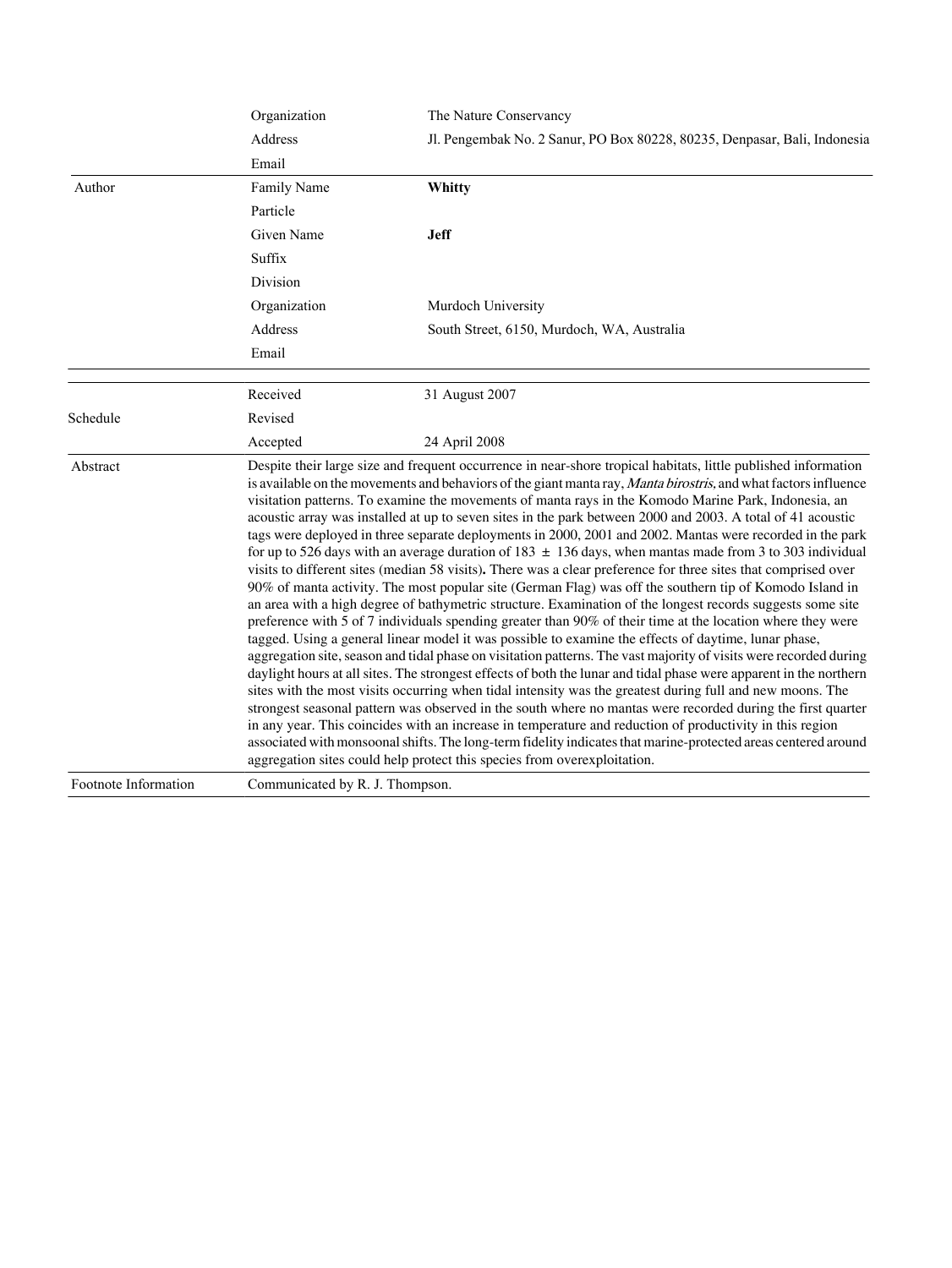Journal: 227 Article: 988



Author Query Form

## **Please ensure you fill out your response to the queries raised below and return this form along with your corrections**

Dear Author

During the process of typesetting your article, the following queries have arisen. Please check your typeset proof carefully against the queries listed below and mark the necessary changes either directly on the proof/online grid or.

| Query | <b>Details required</b>                  | <b>Author's response</b> |
|-------|------------------------------------------|--------------------------|
| 1.    | Domeier and Colin (1992) has been        |                          |
|       | changed to Domeier and Colin (1997)      |                          |
|       | so that this citation matches the list.  |                          |
| 2.    | Tont (1973) has been changed to Tont     |                          |
|       | (1975) so that this citation matches the |                          |
|       | list.                                    |                          |
| 3.    | Following citation IDs are not cited in  |                          |
|       | text: $[CR54]$                           |                          |
|       | {CR54} K Yano, F Sato, T Takahashi,      |                          |
|       |                                          |                          |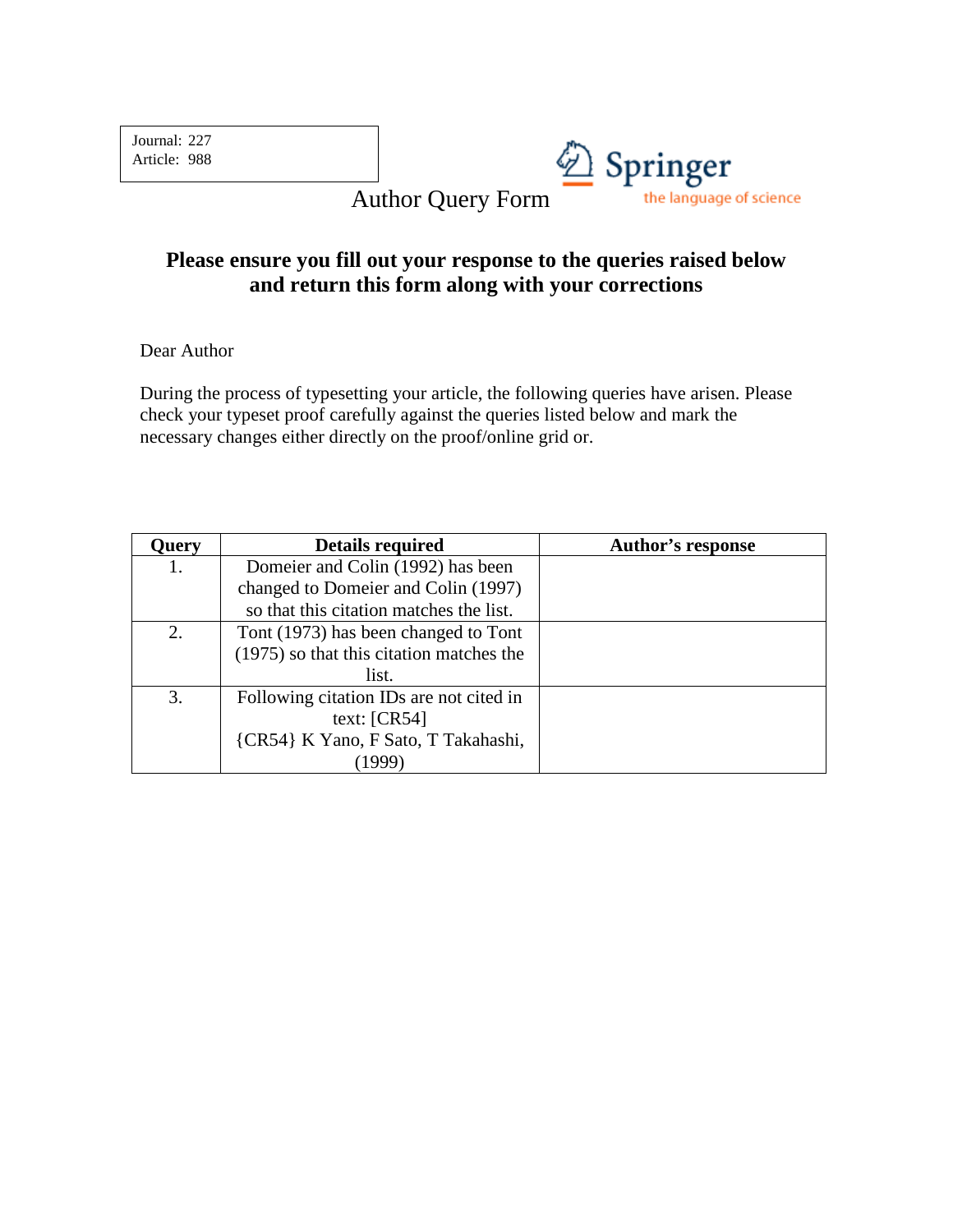## ORIGINAL PAPER

#### **Movements and site fidelity of the giant manta ray,** *Manta birostris,* **in the Komodo Marine Park, Indonesia** 2 3

**Heidi Dewar · Peter Mous · Michael Domeier ·**  4 5

Andreas Muljadi · Jos Pet · Jeff Whitty

Received: 31 August 2007 / Accepted: 24 April 2008 Springer-Verlag 2008

**UNITERAT:** A Anguate 2007 A Accorded: 24 April 2008<br>
21: 31 Aaguat 2007 / Accorded: 24 April 2008<br>
ErcyVeide 2008<br>
ErcyVeide 2008<br>
ErcyVeide 2008<br>
ErcyVeide 2008<br>
Ashore tropical habituas, little published information mod **Abstract** Despite their large size and frequent occurrence in near-shore tropical habitats, little published information is available on the movements and behaviors of the giant manta ray, *Manta birostris*, and what factors influence visitation patterns. To examine the movements of manta rays in the Komodo Marine Park, Indonesia, an acoustic array was installed at up to seven sites in the park between 2000 and 2003. A total of 41 acoustic tags were deployed in three separate deployments in 2000, 2001 and 2002. Mantas were recorded in the park for up to 526 days with an average duration of  $183 \pm 136$  days, when mantas made from 3 to 303 individual visits to different sites (median 58 visits). There was a clear preference for three sites that comprised over 90% of manta activity. The most popular site (German Flag) was off the southern tip of Komodo Island in an area with a high degree of bathymetric structure. Examination of the longest records suggests some site preference with 5 of 7 individuals spending greater than 90% of their time at the 8  $\Omega$ 10 11 12 13 14 15 16 17 18 19 20 21 22 23 24 25

- Communicated by R. J. Thompson. A1
- H. Dewar  $(\boxtimes)$ A2
- National Oceanographic and Atmospheric Administration, A3
- Southwest Fisheries Science Center, 8604 La Jolla Shores Dr., A4
- La Jolla, CA 92037, USA A5
- e-mail: heidi.dewar@noaa.gov A6
- P. Mous · A. Muljadi · J. Pet A7
- The Nature Conservancy, PO Box 80228, A8
- Jl. Pengembak No. 2 Sanur, Denpasar 80235, Bali, Indonesia A9
- M. Domeier A10
- Pfleger Institute of Environmental Research, A11
- 901B Pier View Way, Oceanside, CA 92054, USA A12
- J. Whitty A13
- Murdoch University, South Street, Murdoch, WA 6150, Australia A14

location where they were tagged. Using a general linear model it was possible to examine the effects of daytime, lunar phase, aggregation site, season and tidal phase on visitation patterns. The vast majority of visits were recorded during daylight hours at all sites. The strongest effects of both the lunar and tidal phase were apparent in the northern sites with the most visits occurring when tidal intensity was the greatest during full and new moons. The strongest seasonal pattern was observed in the south where no mantas were recorded during the first quarter in any year. This coincides with an increase in temperature and reduction of productivity in this region associated with monsoonal shifts. The long-term fidelity indicates that marine-protected areas centered around aggregation sites could help protect this species from overexploitation. 26 27 28 29 30 31 32 33 34 35 36 37 38 39 40

### **Introduction**

The giant manta ray (*Manta birostris*; Donndorff 1798) is a monogeneric species in the subfamily Mobulinae (Family Myliobatidae) that consists of the devil rays. The giant manta is the largest of all rays reaching a disc width of up to 6.7 m and 1,400 kg weight (Last and Stevens [1994\)](#page-17-0). Like the largest whales and sharks, manta rays are filter feeders. They and the other members of the subfamily funnel water and prey into their mouths using their distinctive cephalic lobes. Prey is then filtered from the water by modified gill rakers. The giant mantas are often observed feeding in surge channels (Wilson et al. [2001](#page-17-1)), on surface slicks, or near lights at night that act to concentrate prey. Like the largest filter feeding shark (the whale shark), manta rays occur worldwide in tropical and subtropical waters (Bigelow and Schroeder [1953;](#page-16-0) Last and Stevens [1994;](#page-17-0) Compagno [1999](#page-16-1)). While mantas are observed primarily in 42 43 44 45 46 47 48 49 50 51 52 53 54 55 56 57

**2** Springer

41

| Large 227<br>نسعه | 988     | <b>XXXX</b>    | <b>Dispatch: 30.4.08</b> |                                              |     | No. of Pages: 13 |
|-------------------|---------|----------------|--------------------------|----------------------------------------------|-----|------------------|
| $\sum$ Journal    | Article | <b>MS Code</b> |                          | $\blacksquare$ $\blacksquare$ $\blacksquare$ | ( M | disk ⊠           |

6 7

1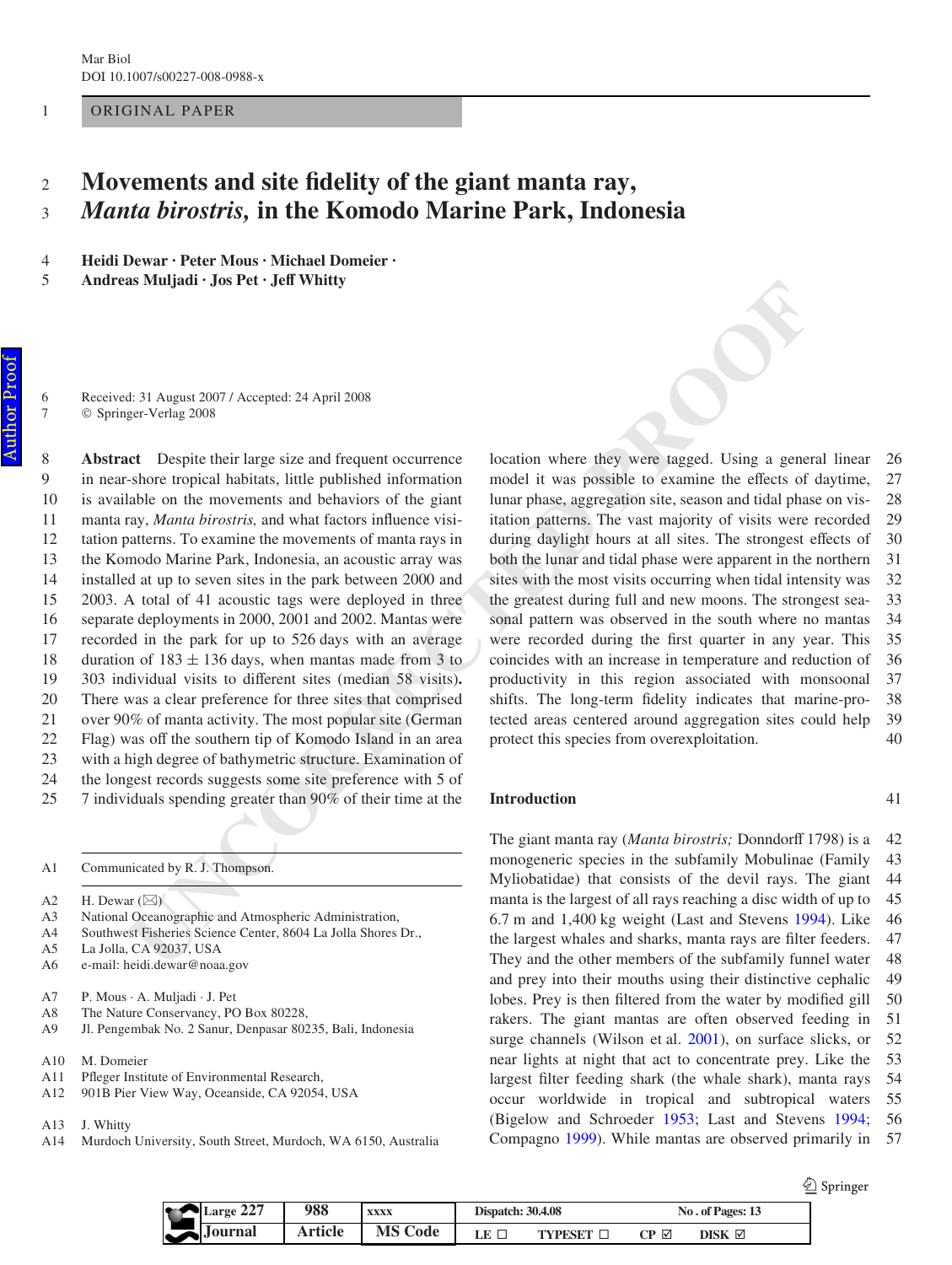near-shore environments, they are also reported at seamounts and are even encountered far from shore in the open sea. 58 59 60

Some of the best information available on distribution patterns within the mantas' broad geographic range comes from photo identification studies that have recorded the occurrence of photographically identified individuals over time. Based on this and other research, local residence patterns appear to be site dependent. In certain regions, the same individual mantas are observed repeatedly over long time periods (e.g., in Yap, Hawaii and Bora Bora) whereas in others (e.g., New Zealand, Australia, Mexico, Africa, Ecuador, and Southern Japan) their occurrence is seasonal (Homma et al. 1997; Duffy and Abbott 2003; S. Fish, personal communication; P. Ajhia, personal communication; S. Walker, personal communication). When mantas are sighted on multiple occasions, they are often returning to the same feeding and cleaning stations (Homma et al*.* [1997](#page-17-2)). While these studies have provided important insights into manta behavior, they are limited temporally and spatially to periods when divers or snorkelers are in the water. Also, exactly what factors influence residence patterns between and within different regions is unknown.

**Native and the state on the control of the state of the state of the state of the production and the state of the state of the state of the state of the state of the state of the state of the state of the state of the sta** Although not the target of large-scale fisheries, giant mantas are captured incidentally and/or taken in regional fisheries through much of their range (Garcia and Hall [1997](#page-17-3); Alava et al. 2002; Dewar 2002; Romanov 2002; Fujita [2006](#page-17-5); White et al. 2006). Concerns about overexploitation resulted in the listing of the giant manta as threatened through part of its range by the IUCN World Conservation Union (Marshall et al. 2006). Although scientific studies and exact population estimates are lacking, a decline in manta sightings has been noted in a number of locations including Japan, French Polynesia, and Mexico (Homma et al*.* [1997](#page-17-2); Marshall et al. 2006). While elasmobranchs are generally considered highly susceptible to over fishing due to their natural history (Musick 1999; Musick et al*.* 2000), mantas are likely even at greater risk given their very low reproductive rates (one or two pups per year), generally small population sizes and potentially limited distributions (Marshall et al. 2006). 81 82 83 84 85 86 87 88 89 90 91 92 93 94 95 96 97 98

An additional challenge to the management and conservation of manta rays is the lack of published data on basic life history information. The lack of publications is due, in part, to the fact that no industrial fishery for mantas exists and there has been little systematic collection of data. The vast majority of publications simply report on sightings in regional species lists (Smith and Smith [1963;](#page-17-10) Santos et al. [1997](#page-17-11)). Information on growth rates, gestation period, age at sexual maturity and reproductive rates is scarce (Bigelow and Schroeder [1953](#page-16-0); White et al. [2006](#page-17-6)). The results from only one of the photo identification studies mentioned above have been published (Homma et al. [1997](#page-17-2)). 99 100 101 102 103 104 105 106 107 108 109 110

2 Springer

We report on the movements of giant manta rays determined using an acoustic hydrophone array established in the Komodo National Park, Indonesia. There are a number of sites within the Komodo Marine Park where mantas are regularly observed although it was not clear whether these mantas were transient or resident and what factors influenced local patterns of occurrence. There was considerable interest in these questions for two reasons. First, local dive operators were interested in developing manta-based ecotourism, and it was important to obtain baseline information on the local population as well as to identify visitation patterns to maximize the success of the program. Second, in two villages just east of Komodo (Lamalera and Lamakera) there is a directed manta fishery causing concern that the mantas in the park may be impacted. The objectives of this study were to determine whether the mantas in the park were resident, and to identify temporal and spatial movement patterns and their relation to environmental conditions. In addition to the value of this study to the local manta population, results may also provide insights into patterns observed in other locations. 111 112 113 114 115 116 117 118 119 120 121 122 123 124 125 126 127 128 129 130 131

#### **Materials and methods** 132

Tag deployments

The mantas were tagged with a V16-6H acoustic transmitter (Vemco V16, Nova Scotia Canada) in a shark casing. Each tag transmitted a unique code allowing individual animals to be identified. The tags were secured to the mantas using large nylon darts that were attached to the tag using 300-lb test monofilament line and stainless steal crimps. Two different dart types were used. White nylon darts with two anchoring barbs (Prince and Goodyear [2006](#page-17-12)) were used in the first deployment. Black nylon darts with eight barbs (Domeier et al. 2005) were used in the second and third deployments. The darts were inserted near the trailing edge of the wing, at the margin between the wing and the axial musculature with a modified spear gun. When the mantas were tagged, their size was estimated and the behavior of the animal as well as that of the other mantas in the area was noted. 134 135 136 137 138 139 140 141 142 143 144 145 146 147 148 149

Acoustic array

150

133

The acoustic array consisted of Vemco, VR2 omni-directional hydrophones. The hydrophones were suspended at depths from  $8$  to  $25$  m using plastic fishing floats that were secured to the bottom with large screws or sand bags depending on the bottom substrate. The tag ID code and time were logged when tagged mantas were detected by the hydrophones. 151 152 153 154 155 156 157

| 227<br>Large 221      | 988            | <b>XXXX</b>    | <b>Dispatch: 30.4.08</b> |                | No. of Pages: 13 |                  |  |
|-----------------------|----------------|----------------|--------------------------|----------------|------------------|------------------|--|
| $\rightarrow$ Journal | <b>Article</b> | <b>MS Code</b> | LE E                     | <b>TYPESET</b> | CP⊠              | DISK $\boxtimes$ |  |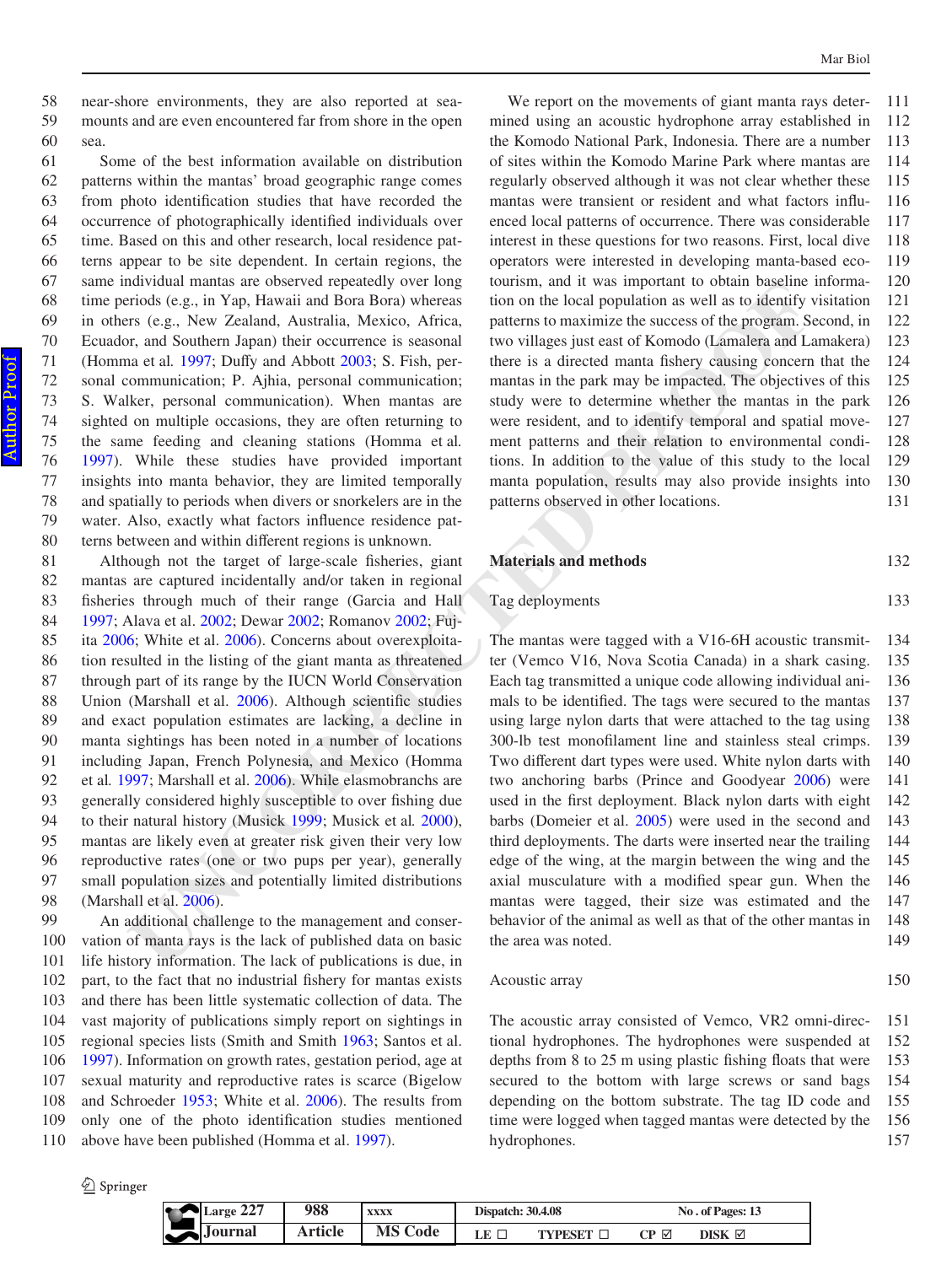<span id="page-7-0"></span>**Fig. 1 a** Map showing Komodo Island, Indonesia and the locations of receivers around the Island. **b** The time a given hydrophone was in the water



Over the course of the study, ten receivers were placed in seven different locations for varying periods of time (Fig. [1\)](#page-7-0) including one hydrophone each at Padar Kecil (PK), Mawan (MW), Loh Dasami (LD) and Tatawa Kecil (TK) and two each at Karang Makasar (KM), Manta Alley  $(MA)$  and German Flag  $(GF)$  (for color figure see online version). Working from north to south, TK is a small, steep, isolated rocky island with substantial coral coverage. KM is located near a small sandy island away from distinctive structures and is characterized by a very gradually sloping coral rubble field with a few isolated coral heads. MW is a small island to the East of Komodo with a broad fringing reef that is exposed to strong tidal currents. PK is near an isolated rocky island in the channel between Komodo and Rinca Islands. The sites at GF and MA are in the same general area approximately 1.8 km apart, at the south shore of 158 159 160 161 162 163 164 165 166 167 168 169 170 171 172 173

Komodo island where there are a series of rocky islands and a rocky shoreline with a large degree of structure. LD is situated in a horseshoe-shaped bay in the South of Rinca Island that has rocky shores and little reef formation. All locations were those where mantas had been observed by the park rangers and The Nature Conservancy (TNC) staff on multiple occasions. 174 175 176 177 178 179 180

## Range test

Range tests were conducted at GF. A tag was placed in the water and hung over the side of the vessel as the boat drifted by the receiver with the tidal current. The precise time and location of the boat were documented using a GPS. These were then linked to the time-stamped data recorded on the receiver. 182 183 184 185 186 187

181

|           |                |                |                          |                |     |                  | ℒ<br>Springer |
|-----------|----------------|----------------|--------------------------|----------------|-----|------------------|---------------|
| Large 227 | 988            | <b>XXXX</b>    | <b>Dispatch: 30.4.08</b> |                |     | No. of Pages: 13 |               |
| Journal   | <b>Article</b> | <b>MS Code</b> | LE                       | <b>TYPESET</b> | CP⊠ | DISK ⊠           |               |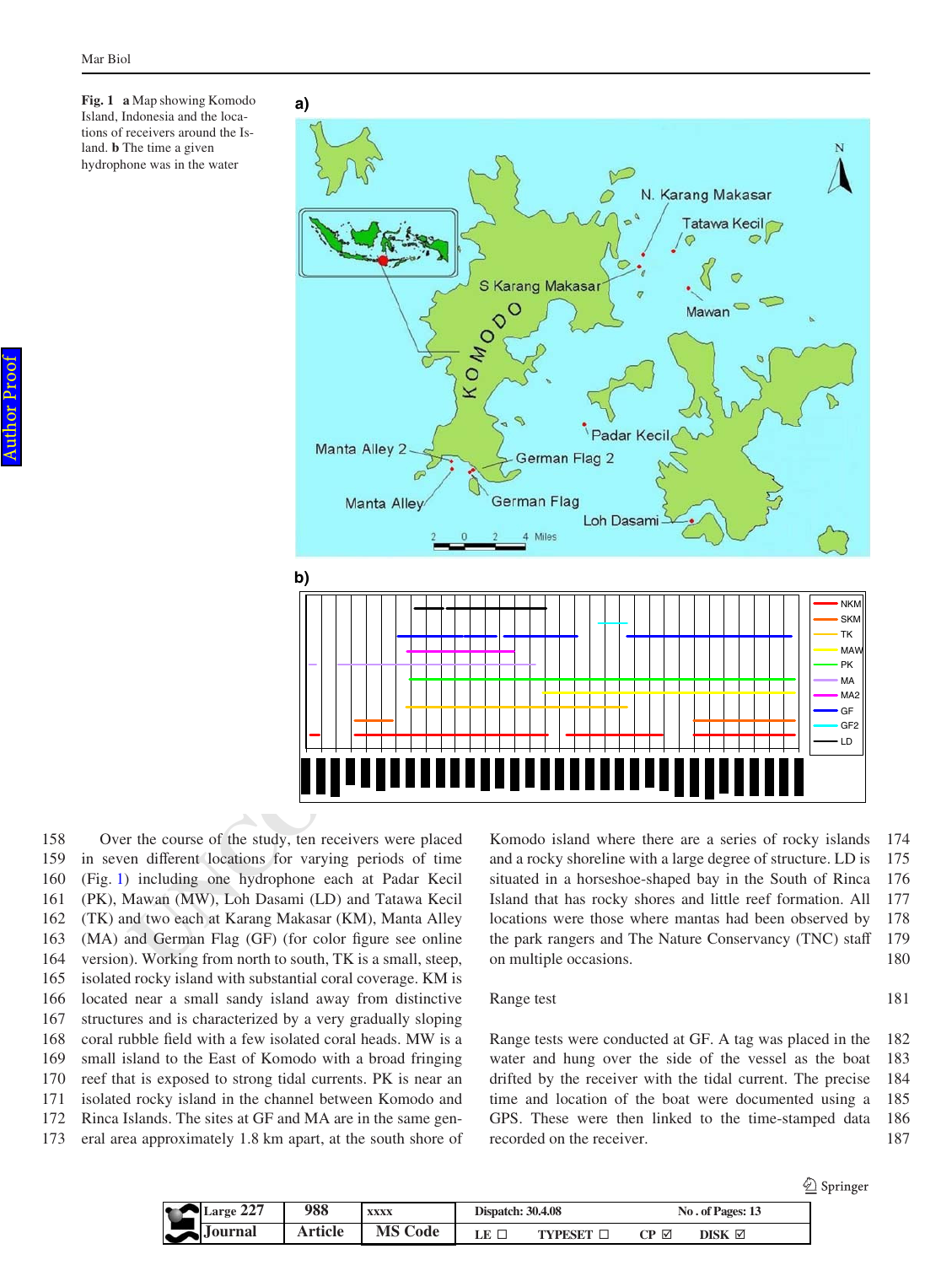Temperature records 188

Ambient water temperature was recorded at KM and MA every 10 min using Onset Computer Tidbits (Onset, Bourne, MA, USA). These were secured to the hydrophones and downloaded at the same time as the hydrophones. Additional temperature records were obtained from other concurrent studies in the park using the same temperature loggers. 189 190 191 192 193 194 195

To characterize visitation patterns, visits to a given site were calculated from individual time-stamped data records (termed hits). A hit was considered part of a given visit if it occurred within in a 24-h period at the same receiver. The duration of each visit and the interval between visits was calculated. 197 198 199 200 201 202

May is<br>
a grace of the protise and the content of the sack of the sack of the sack of the sack of the sack of Komolo National Park), the Theoretical Content<br>
May have the sack of Komolo National Park), the nucleical Park To examine the effects of location, time of day, time of year, moon phase and tides on manta occurrence a generalized linear model (GLM) (McCullagh and Nelder 1989) was constructed, using partial likelihood ratios for hypothesis testing (SAS Institute Inc. 1993). Applying a binomial error and logit link function, the GLM estimates the likelihood that one or more tagged manta rays are recorded in dependence of a range of variables (Table 1). This analysis likelihood, which varies between 0 and 1, is an indicator for the presence of manta rays. Analyses were restricted to hydrophone recordings from the dominant north and south aggregation areas (variable AA): north Komodo included KM and south Komodo both GF and MA. The other sites were not included because hydrophone deployment was less frequent, and the number of hits per unit recording effort was far lower. 203 204 205 206 207 208 209 210 211 212 213 214 215 216 217 218

For analyses, recordings were categorized into calendar months (variable MONTH) and into daytime (6 a.m.–6 p.m.) and nighttime (6 p.m.–6 a.m.) (variable DAY) (these times 219 220 221

coincide with the approximate time of sunrise and sunset through out the year). To examine the impact of both the tidal intensity and phase, two additional variables were examined. Moon phase (variable MOON) was included at three qualitative levels: 'new' (<10% illuminated), 'half' (10–90% illuminated) and 'full' (>90% illuminated). The % illumination was obtained from the United States Naval Observatory Astronomical Applications Department ([http://](http://aa.usno.navy.mil/data/docs/MoonPhase) [aa.usno.navy.mil/data/docs/MoonPhase\)](http://aa.usno.navy.mil/data/docs/MoonPhase). Tidal phase (variable TIDE) was categorized as 'rising', 'slack', or 'falling'. Tidal height data were taken from tide tables for Bima (ca. 80 km to the East of Komodo National Park), the nearest location for which data are published. The tidal height data were offset with  $+1$  h for north Komodo and with  $+2.5$  h for south Komodo to align the table with observed current patterns. Because the effects of MONTH, DAY, MOON and TIDE may differ between aggregation areas, second order interactions of these variables with AA were also included. 222 223 224 225 226 227 228 229 230 231 232 233 234 235 236 237 238 239

The likelihood of recording a manta ray and number of hits or visits will likely depend on the number of tags and hydrophones in a particular area. This was accounted for by including sampling effort (SEFF) in the GLM; defined as the product of the number of active hydrophones at a particular site and the number of deployed tags. In later analyses, SEFF was used to derive the number-of-hits per unit sampling effort (HUE, analogous to catch-per-unit-effort). In the GLM, however, SEFF was included as an independent variable along with the other independent variables described above. 240 241 242 243 244 245 246 247 248 249 250

The binomial dependent variable in the GLM, here abbreviated as PRSNT, has a value of one if a manta ray was detected ('present'), and zero when no mantas were detected ('absent'). 'Presence' was evaluated per calendar day (24 h) per level of each of the qualitative variables. For example, if the hydrophones at MA recorded a series of hits during rising tide at daytime, but none during slack at daytime, then the dataset for that calendar day and that 251 252 253 254 255 256 257 258

<span id="page-8-0"></span>**Table 1** Summary of independent variables used in the GLM analysis

| Independent<br>variable | Type                      | Description                                                                                   | Values                                                                                                                                        |
|-------------------------|---------------------------|-----------------------------------------------------------------------------------------------|-----------------------------------------------------------------------------------------------------------------------------------------------|
| <b>SEFF</b>             | Continuous                | Sampling effort, a product<br>of the number of hydrophones and<br>the number of deployed tags | On average the two sites had 2 hydrophones<br>while 30 tags were deployed.<br>SEFF averaged 54<br>$(\text{minimum } 4, \text{ maximum } 164)$ |
| AA                      | <i><b>Oualitative</b></i> | Aggregation area                                                                              | North Komodo, South Komodo                                                                                                                    |
| <b>MONTH</b>            | <i><b>Oualitative</b></i> | Calendar month                                                                                | 1-12 (January-December)                                                                                                                       |
| DAY                     | Qualitative               | Identifies recordings<br>made during daytime or nighttime                                     | Daytime $(6$ a.m. $-6$ p.m.),<br>nighttime $(6 \text{ p.m.} - 6 \text{ a.m.})$                                                                |
| <b>MOON</b>             | <b>Qualitative</b>        | Illumination of the moon                                                                      | New $\left($ <10% illuminated),<br>half $(10-90\%$ illuminated)<br>and full (>90% illuminated)                                                |
| <b>TIDE</b>             | Qualitative               | Daily variation in tidal currents                                                             | Falling, slack, rising                                                                                                                        |

| 227<br>Large 22/ | 988     | XXXX           | <b>Dispatch: 30.4.08</b> |                | No. of Pages: 13                                  |        |
|------------------|---------|----------------|--------------------------|----------------|---------------------------------------------------|--------|
| <b>Journal</b>   | Article | <b>MS Code</b> | LE.                      | <b>TYPESET</b> | $\mathbb{C}\mathbf{P}$ $\mathbb{\mathbf{\Sigma}}$ | DISK ⊠ |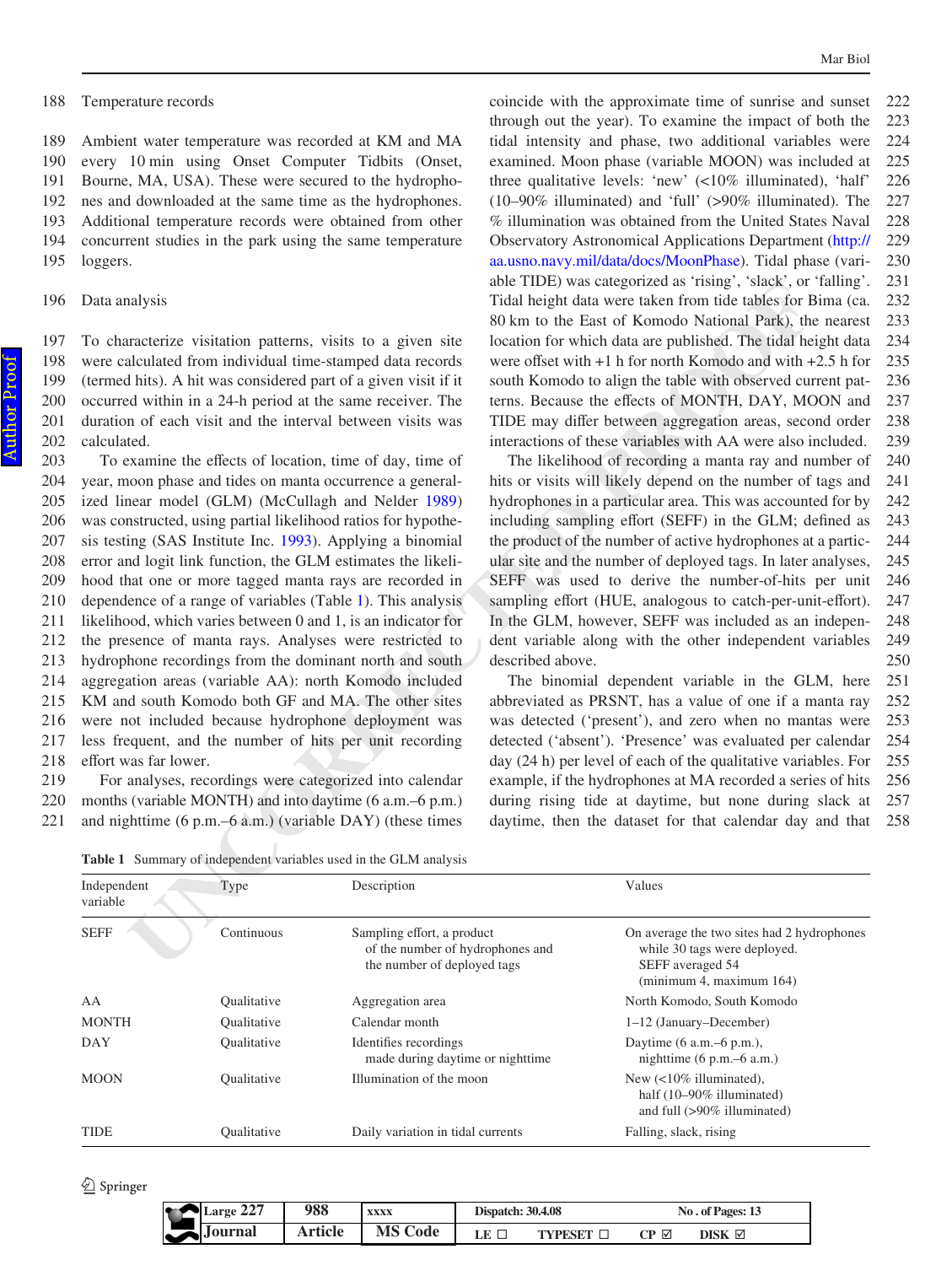To assess the acoustic results and obtain additional information on manta abundance, a team of six observers made 61 trips to the three main sites (north and south Komodo and PK) from May 2001 to June 2003, between 8:30 and 15:00. The survey team slowly cruised each site by boat at a maximum speed of ca. 10  $km h^{-1}$ counting mantas swimming at and below the surface when visible. When mantas were observed the team reduced speed to better estimate the group size. It took 5–30 min to search each site and verify the presence of mantas. 266 267 268 269 270 271 272 273 274 275

To compare the acoustic and visual survey results, hits were aggregated over both north and south Komodo and only daytime hits were used. Numbers of hits per area per day were corrected for SEFF. The correlation between the corrected number of hits and results from the visual surveys was assessed through a non-parametric test for association (Spearman's coefficient of rank correlation, Sokal and Rohlf [1995](#page-17-15)). 276 277 278 279 280 281 282 283

#### **Results** 284

Tag deployments 285

A total of 41 tags were deployed during three deployment periods, eight in October 2000, 15 in April 2001 and 18 in May 2002 (Table 2). Deployments occurred at various sites throughout the park near the location of the receivers. The average estimated wingspan of tagged mantas was 3.6  $\pm$ 0.8 m (range 1.8–5 m). 286 287 288 289 290 291

Receivers 292

Acoustic monitoring of manta rays was conducted from October 2000 to June 2003 (Fig. 1b). Due to a number of problems coverage was not constant. Problems included receiver loss (likely to fishermen), flooding, and battery malfunction. The main sites, including GF (70%), MA (92%), PK (78%) and KM (86%), or north Komodo, were covered for at least 70% of the study. The more remote sites had less coverage; MW (51%), TK (45%) and LD  $(26\%).$ 293 294 295 296 297 298 299 300 301

The range test at GF revealed that tags could be detected only 10s of meters from the receiver. The spacing of posi-302 303

<span id="page-9-0"></span>**Table 2** Summary of tag deployments including the location (Padar Kecil = PK, Mawan = MW, Karang Makasar = KM, Manta Alley = MA, German Flag  $=$  GF) and date of tagging, the days between the tagging date and when the manta was last recorded, the total number of visits and the days a manta was recorded

| 11, and MOOTY. The analysis was done with I ROC<br>[OD in SAS 9.1 (SAS Institute Inc., Cary, NC).     | Tag #          | Location                                                                                               | Date     | Days | <b>Visits</b>  | Days           |
|-------------------------------------------------------------------------------------------------------|----------------|--------------------------------------------------------------------------------------------------------|----------|------|----------------|----------------|
|                                                                                                       | $\overline{2}$ | KM                                                                                                     | 10/16/00 | 101  | 8              | 7              |
| surveys                                                                                               | $\overline{4}$ | KM                                                                                                     | 10/16/00 | 208  | 26             | 21             |
|                                                                                                       | 5              | KΜ                                                                                                     | 10/16/00 | 162  | 9              | 8              |
| ess the acoustic results and obtain additional infor-                                                 | 3              | KΜ                                                                                                     | 10/17/00 | 178  | $\overline{4}$ | $\overline{4}$ |
| on manta abundance, a team of six observers made                                                      | 7              | GF                                                                                                     | 10/19/00 | 266  | 28             | 21             |
| s to the three main sites (north and south Komodo                                                     | 8              | GF                                                                                                     | 10/19/00 | 98   | 5              | 5              |
| $\zeta$ ) from May 2001 to June 2003, between 8:30 and                                                | 9              | KΜ                                                                                                     | 4/2/01   | 250  | 71             | 66             |
| The survey team slowly cruised each site by boat at                                                   | 10             | KΜ                                                                                                     | 4/3/01   | 31   | 24             | 21             |
| mum speed of ca. 10 km $h^{-1}$ counting mantas swim-                                                 | 13             | GF                                                                                                     | 4/3/01   | 151  | 132            | 86             |
| t and below the surface when visible. When mantas                                                     | 14             | GF                                                                                                     | 4/3/01   | 32   | 13             | 10             |
| bserved the team reduced speed to better estimate the                                                 | 15             | MA                                                                                                     | 4/3/01   | 311  | 53             | 51             |
| size. It took 5–30 min to search each site and verify                                                 | 16             | GF                                                                                                     | 4/3/01   | 48   | 3              | 3              |
| sence of mantas.                                                                                      | 17             | KΜ                                                                                                     | 4/3/01   | 207  | 40             | 36             |
| compare the acoustic and visual survey results, hits                                                  | 18             | MA                                                                                                     | 4/3/01   | 519  | 165            | 96             |
| ggregated over both north and south Komodo and<br>sytime hits were used. Numbers of hits per area per | 19             | MA                                                                                                     | 4/3/01   | 222  | 168            | 109            |
| re corrected for SEFF. The correlation between the                                                    | 20             | KM                                                                                                     | 4/3/01   | 526  | 152            | 131            |
| ed number of hits and results from the visual surveys                                                 | 21             | GF                                                                                                     | 4/3/01   | 161  | 60             | 44             |
| sessed through a non-parametric test for association                                                  | 22             | GF                                                                                                     | 4/3/01   | 198  | 208            | 139            |
| nan's coefficient of rank correlation, Sokal and                                                      | 23             | GF                                                                                                     | 4/3/01   | 54   | 12             | 9              |
| $1995$ ).                                                                                             | 25             | GF                                                                                                     | 5/19/02  | 362  | 57             | 44             |
|                                                                                                       | 1B             | PK                                                                                                     | 5/20/02  | 202  | 63             | 41             |
|                                                                                                       | 2B             | GF                                                                                                     | 5/20/02  | 216  | 207            | 125            |
|                                                                                                       | 31             | GF                                                                                                     | 5/20/02  | 215  | 159            | 120            |
|                                                                                                       | 32             | GF                                                                                                     | 5/20/02  | 116  | 111            | 81             |
| ployments                                                                                             | 33             | GF                                                                                                     | 5/20/02  | 367  | 132            | 92             |
|                                                                                                       | 34             | PK                                                                                                     | 5/20/02  | 216  | 170            | 126            |
| of 41 tags were deployed during three deployment                                                      | 3C             | <b>MAW</b>                                                                                             | 5/23/02  | 155  | 29             | 27             |
| s, eight in October 2000, 15 in April 2001 and 18 in                                                  | 4B             | KM                                                                                                     | 5/23/02  | 383  | $\overline{4}$ | $\overline{4}$ |
| 002 (Table 2). Deployments occurred at various sites                                                  | 26             | MA                                                                                                     | 5/23/02  | 37   | 16             | 14             |
| nout the park near the location of the receivers. The                                                 | 28             | GF                                                                                                     | 5/23/02  | 123  | 36             | 32             |
| e estimated wingspan of tagged mantas was $3.6 \pm$                                                   | 29             | KM                                                                                                     | 5/23/02  | 346  | 24             | 23             |
| range 1.8–5 m).                                                                                       | 30             | KM                                                                                                     | 5/23/02  | 229  | 144            | 85             |
|                                                                                                       | 36             | GF                                                                                                     | 5/23/02  | 196  | 91             | 74             |
| ers                                                                                                   | 37             | GF                                                                                                     | 5/23/02  | 230  | 278            | 171            |
|                                                                                                       | 38             | <b>KM</b>                                                                                              | 5/23/02  | 348  | 57             | 42             |
| ic monitoring of manta rays was conducted from<br>r 2000 to June 2003 (Fig. 1b). Due to a number of   |                | Six mantas (two from each deployment year) that were never recorded<br>are not included in the table – |          |      |                |                |

Six mantas (two from each deployment year) that were never recorded are not included in the table

tions obtained with the GPS during the range test did not allow for greater accuracy. 304 305

Sites had differing amounts of manta activity (Table  $3$ ) with no mantas recorded at LD. The highest number of mantas was recorded at KM  $(n = 27)$  with only slightly fewer at MA  $(n = 24)$  and GF  $(n = 24)$ , 20 of these manta were recorded at both GF and MA. Fewer mantas were 306 307 308 309 310

| 227<br>Large 22/ | 988     | <b>XXXX</b> | <b>Dispatch: 30.4.08</b> |          | No. of Pages: 13 |           |  |
|------------------|---------|-------------|--------------------------|----------|------------------|-----------|--|
| ournal<br>JU.    | Article | Code<br>MS  | LE '                     | . VDFCFT | r ⊠              | DISK<br>M |  |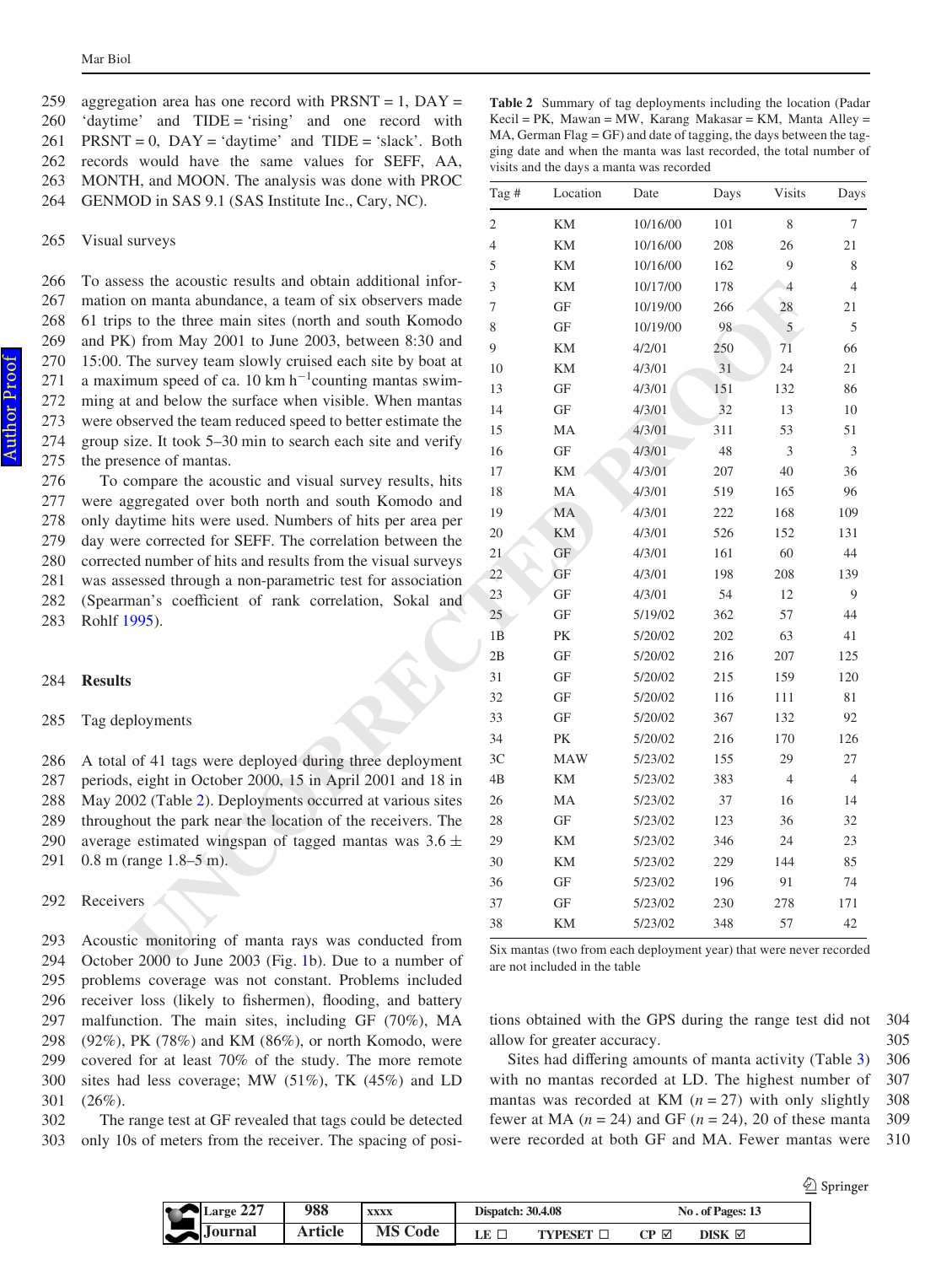| Location  | $#$ Mantas | Total hits | Corrected hits | Days mantas detected | Corrected days | Corrected days $(\%)$ |
|-----------|------------|------------|----------------|----------------------|----------------|-----------------------|
| GF        | 24         | 14,975     | 384            | 958                  | 26.8           | 0.43                  |
| KM        | 27         | 9,265      | 314            | 521                  | 18.8           | 0.30                  |
| MA        | 24         | 4,729      | 124            | 419                  | 11.2           | 0.18                  |
| PK        | 14         | 2,941      | 72             | 185                  | 4.5            | 0.07                  |
| <b>MW</b> |            | 54         |                | 15                   | 0.4            | 0.01                  |
| TK        |            | 152        | $\overline{4}$ | 4                    | 0.1            | 0.00                  |
| LD        |            | $\theta$   | $\Omega$       | $\theta$             | 0              |                       |

<span id="page-10-0"></span>**Table 3** Summary of the number of manta rays that visited each site, the total and corrected hits, and the total and corrected days and % of total corrected days on which mantas were recorded

The data for the two hydrophones at each of GF, MA, and KM were are combined in this table. (Padar Kecil = PK, Mawan = MW, Karang  $Makasar = KM$ , Manta Alley = MA, German Flag = GF, Loh Dasami = LD, Tatawa Kecil = TK)

documented at PK  $(n = 14)$ , TK  $(n = 3)$  and MAW  $(n = 7)$ . Despite the fact that a receiver was not installed at GF until the second deployments, it had the highest number of raw and corrected hits and days with 43% of the corrected days at this site. The second most popular site was KM (30% of corrected days) followed by MA (18%) and PK (7%). MAW and TK had 1% or less of the total corrected days. 311 312 313 314 315 316 317 318

#### Tag activity 319

Tag activity is summarized in Table 2 and Fig. 2. Of the 41 tags, all but 6 were recorded by a receiver at least once. Tag transmitions were detected for periods up to 526 days (average  $183 \pm 136$ ). An individual manta made from 3 to 303 visits (median 58 visits). The median number of hits per visit was 8 (maximum 209) and 23% of all visits consisted of only one hit. The median visit duration calculated for each individual manta ranged from 8 min to 6.7 h with a median over all mantas of 2 h. The longest visits were close to 24 h, although this was uncommon and only 8 (0.4%) visits were longer than 20 h. The number of days on which hits were received for the individual mantas ranged from 3 to 171 (median 42). The percentage of days of a given deployment on which hits were received from a given tag ranged from 0.7 to 75% (median 20.6%). 320 321 322 323 324 325 326 327 328 329 330 331 332 333 334

Manta movements 335

The visits for all the 35 mantas are shown in Fig. 2 (for color figure see online version). Given the variability and complexity of patterns both within and across individuals two approaches were taken to quantify patterns. First, the timing of visits and movement between sites were quantified. Second, the GLM was used to examine the influence of environmental conditions comparing the north (KM) and south (MA and GF) areas. 336 337 338 339 340 341 342 343

An examination of successive visits reveals that it was more common for mantas to visit the same site in subse-344 345

 $\mathcal{D}$  Springer

quent visits than move to a different site. The majority of subsequent visits (81%) were at the same site. Some mantas were documented at the same site for many consecutive days. For example manta # 20 missed only 6 out of 83 days at KM and manta #22 missed only 7 days out of 113 at GF. When not on consecutive days the median time between visits was 4 days with a maximum of 335 days (across all tags the median value of the maximum time between consecutive visits was 44 days). 346 347 348 349 350 351 352 353 354

**UNCORRECTED PROOF** While some mantas visited only one site for weeks at a time, there was considerable movement among sites and most mantas visited more than one site. The most common movements were between the two closest sites off south Komodo, MA and GF  $(n = 376)$  and 155 of these occurred within a single day. Movements between the three main areas (PK, north and south Komodo) occurred less frequently  $(n = 145)$ . Of the 21 animals with more than 6 months of data and greater than 10 visits, 19 visited at least two areas and nine were recorded in all three areas (PK, north and south Komodo). The interval between visits to different areas increased with distance. The average time between south Komodo and PK  $(n = 45)$  was 6.6 days (min = 0.45 days), between north Komodo and PK  $(n = 30)$  was 14 days  $(min = 0.6$  days) and between north and south Komodo  $(n = 47)$  was 25 days  $(\text{min} = 0.7 \text{ days})$ . Only two movements between the three main areas (both between south Komodo and PK) were documented on the same calendar day. Note that the average time between areas is substantially longer than the minimum values. 355 356 357 358 359 360 361 362 363 364 365 366 367 368 369 370 371 372 373 374 375

> To explore site preference, seven mantas tagged at south (*n* = 4; tag #15, 18, 25, 33) and north (*n* = 3; tag #29, 20, 38) Komodo with more than 300 days of data and 25 visits were examined. A period of 300 days spans the seasonal variations (see below). Five of the seven mantas spent on average  $97\%$  ( $\pm 4\%$ ) of the corrected days (days corrected for SEFF) at the tagging location whereas the remaining two spent 29 and 34% of the days at the tagging location (Figs. [2,](#page-11-0) [3\)](#page-11-1). 376 377 378 379 380 381 382 383 384

**Large 227 988 xxxx Journal Article MS Code Dispatch: 30.4.08** No. of Pages: 13 **LE**  $\Box$  **TYPESET**  $\Box$  **CP**  $\Box$  **DISK -**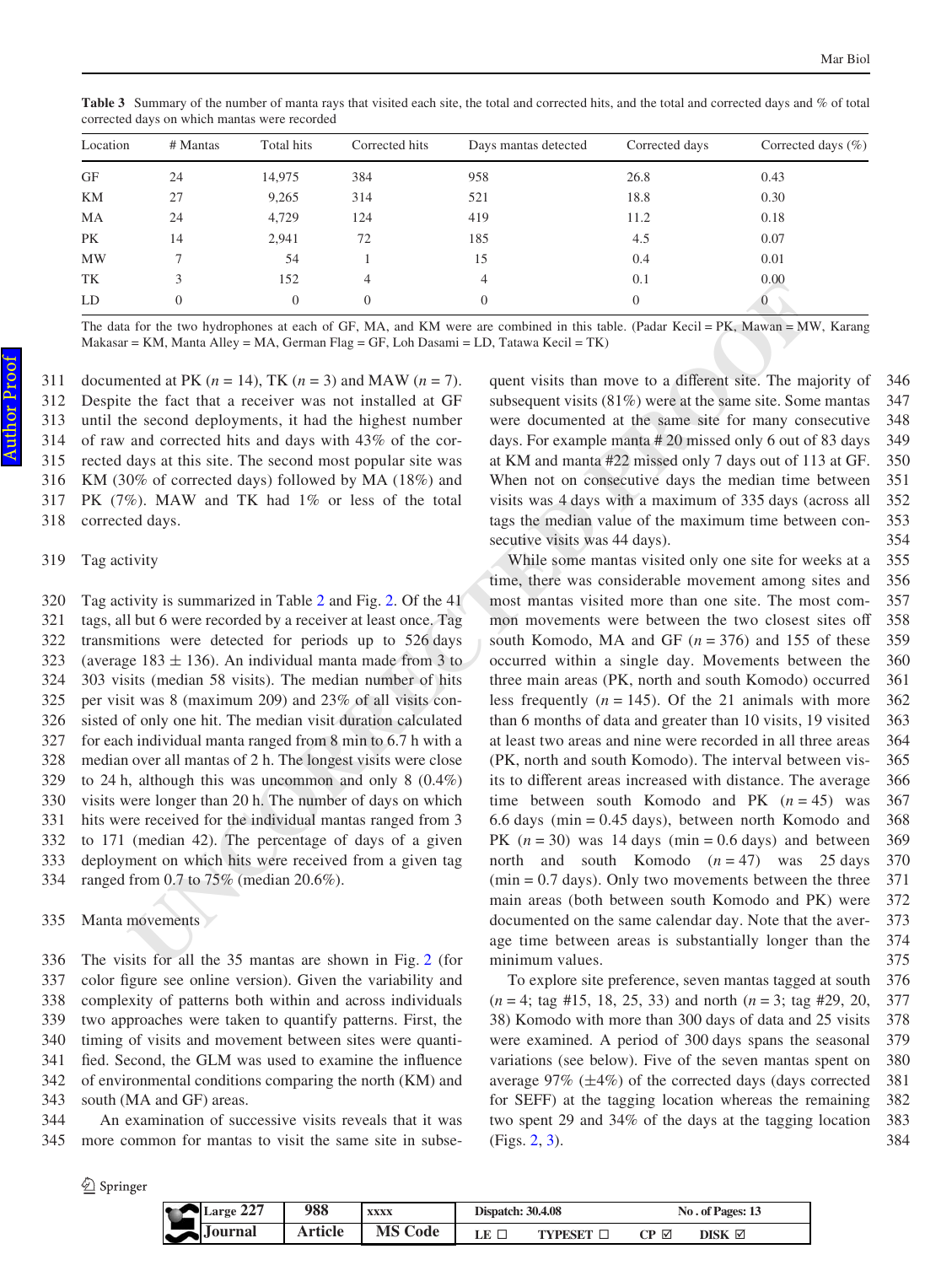

<span id="page-11-0"></span>Fig. 2 The visitation patterns for all 35 mantas recorded by the acoustic array with the specific location of each visit color coded. Data are separated by the three deployment years. For deployment 2, the *arrows*



<span id="page-11-1"></span>**Fig. 3** The corrected days at north Komodo (*NK*) and south Komodo (*SK*) are shown for seven mantas with deployment durations of greater than 300 days and more than 25 visits

Effects of place, time, daylight, moon phase and tides: 385

The GLM explained 36% of the total deviance, using 34 degrees of freedom. All main effects and all interactions with AA are summarized in Table [4](#page-11-2) and were significant  $(P < 0.01)$ . The GLM that included second order interactions was less parsimonious than the first model (97 degrees of freedom vs. 34 degrees of freedom) and explained only 386 387 388 389 390 391

indicate that for two tags additional recording were made after June 15th at the sites indicated

| Tagged at SK | Tagged at NK | <b>Table 4</b> Results from the Generalized Linear Model (Type I analysis, |
|--------------|--------------|----------------------------------------------------------------------------|
|              |              | SAS Institute Inc. 1993)                                                   |

<span id="page-11-2"></span>

| Source            | Deviance | df | Chi-Squared | $\boldsymbol{P}$ |
|-------------------|----------|----|-------------|------------------|
| Intercept         | 10,155   |    |             |                  |
| <b>SEFF</b>       | 9,701    | 1  | 454         | < .0001          |
| AA                | 9,668    | 1  | 33          | < .0001          |
| <b>MONTH</b>      | 9.044    | 11 | 624         | < .0001          |
| $AA \times MONTH$ | 8.081    | 11 | 963         | < .0001          |
| <b>MOON</b>       | 8.015    | 2  | 66          | < .0001          |
| $AA \times MOON$  | 8.000    | 2  | 15          | 0.0005           |
| DAY               | 6,568    | 1  | 1,431       | < .0001          |
| $AA \times DAY$   | 6,535    | 1  | 34          | < .0001          |
| <b>TIDE</b>       | 6,517    | 2  | 17          | 0.0002           |
| $AA \times TIDE$  | 6.475    | 2  | 432         | < .0001          |

Shown are the source of deviance (McCullagh and Nelder [1989](#page-17-13)), the amount of deviance that remains after including the variable, the Chi-Square statistic for estimating significance of the source, and the *P*-value of Chi-Square

slightly more of the total deviance (38 vs. 36%). The more parsimonious model comprising the main effects and second order interactions with AA was unlikely to have missed major effects. Consequently, this model was used to 392 393 394 395

| הרח<br>Large $221$ | 988     | <b>XXXX</b> | <b>Dispatch: 30.4.08</b> |          |                                              | No. of Pages: 13 |
|--------------------|---------|-------------|--------------------------|----------|----------------------------------------------|------------------|
| <b>Journal</b>     | Article | Code        | LE                       | 'VDFSF'I | $\mathbb{C}\mathbf{P}$ $\mathbb{\mathbb{Z}}$ | DISK $\boxtimes$ |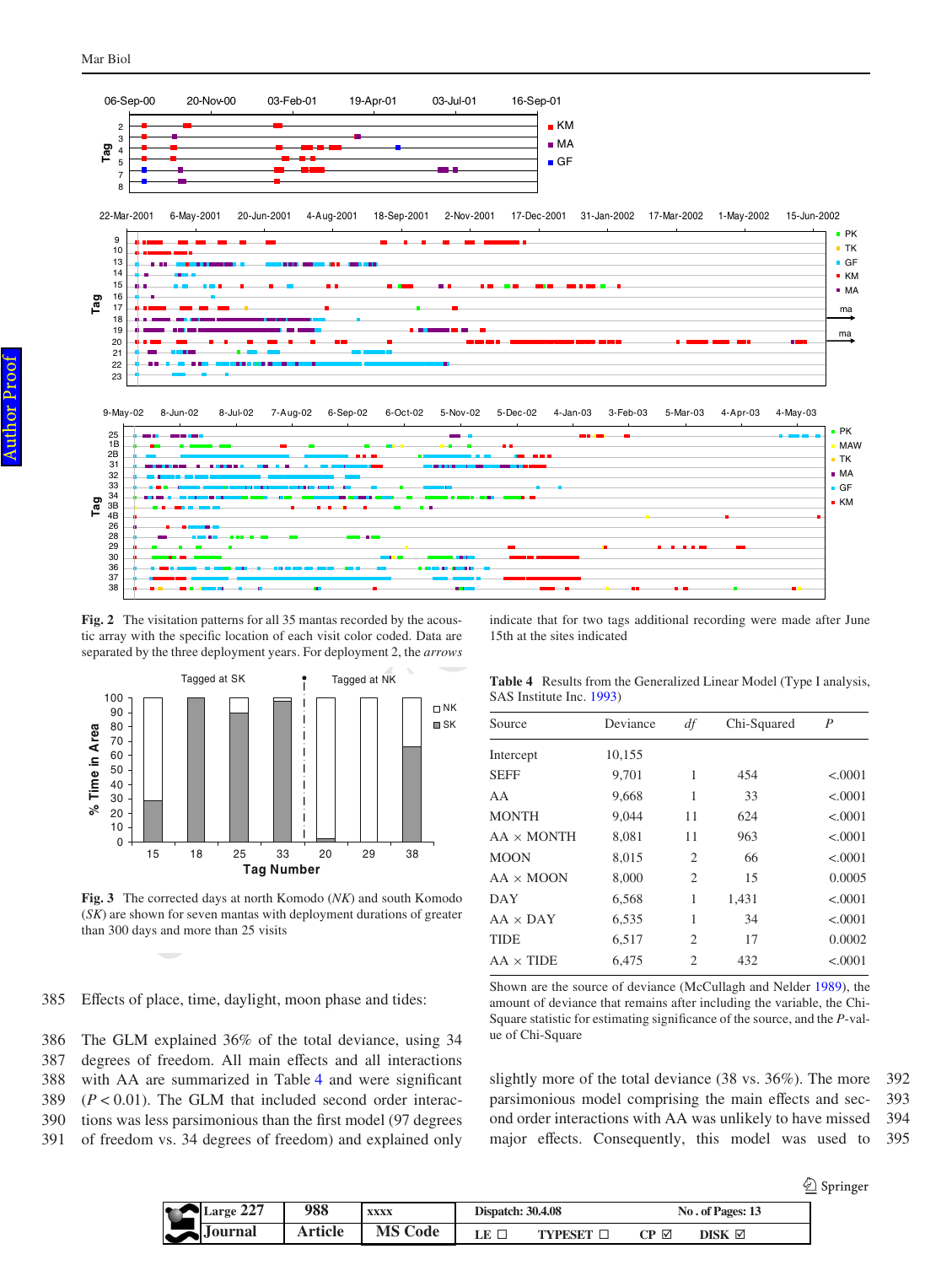<span id="page-12-0"></span>**Fig. 4** *Solid line* shows the tidal depth over two different 6-day periods at south Komodo. The *points* indicate visits at either German Flag or Manta Alley on those days rounded to the nearest hour. The *shaded bars* indicate the time between 6 p.m. and 6 a.m.

<span id="page-12-1"></span>



describe patterns, standardized for SEFF = 60. The GLM used 10,512 records, 1,974 indicating presence of tagged manta rays. 396 397 398

The effects of the interaction of AA and DAY were particularly strong (Table 4). Figure 4 shows hits in relation to both time of day and the tidal cycle, note that most hits are recorded during the day in south Komodo even at different tidal phases. Figure 5 shows the compiled hits per hour at PK, south and north Komodo over a 24-h period (note, only north and south Komodo were included in the GLM). The number of hits gradually increased during the morning and then decreased again prior to sunset with a peak shifted slightly later at north Komodo. The percent of nighttime hits varied across locations and was highest at PK (north Komodo = 1%, south Komodo = 4%, and  $PK = 22\%$ ). 399 400 401 402 403 404 405 406 407 408 409 410

The second strongest interaction was between AA and MONTH. In the south, the most visits occurred from April to July and then declined until December after which no mantas were recorded until March (Fig. [6](#page-13-0)). In the north, the 411 412 413 414

seasonal pattern appeared the reverse of that in the south, although animals were present in all months. The movements of some individuals suggested that mantas might move from south to north late in the year. In 2002 six mantas (25, 2B, 31, 30, 37 and 38) left southern Komodo in November and December and arrived at northern Komodo from 1 to 59 days later; two additional manta rays (1B and 34) left PK for north Komodo around the same time. These mantas remained at the northern sites for up to 50 days before leaving although one animal (38) was recorded infrequently through May. This pattern was not observed in 2001 indicating the potential for inter-annual differences. 415 416 417 418 419 420 421 422 423 424 425 426

MOON and TIDES affected visits at both north and south Komodo but were strongest in the north (Fig. [7\)](#page-13-1). For MOON at north Komodo, manta ray abundance was higher when currents are strongest during full and new moons. The GLM includes all visits over a 24-h period; an examination of nighttime visits alone reveals a different pattern. Around the full moon in south Komodo the number of 427 428 429 430 431 432 433

| <b>Section</b> | Large 227             | 988            | <b>XXXX</b>    | <b>Dispatch: 30.4.08</b> |         |      | No. of Pages: 13 |
|----------------|-----------------------|----------------|----------------|--------------------------|---------|------|------------------|
| $\tilde{}$     | $\rightarrow$ Journal | <b>Article</b> | <b>MS Code</b> | LE.                      | TYPESET | CP ⊠ | DISK ⊠           |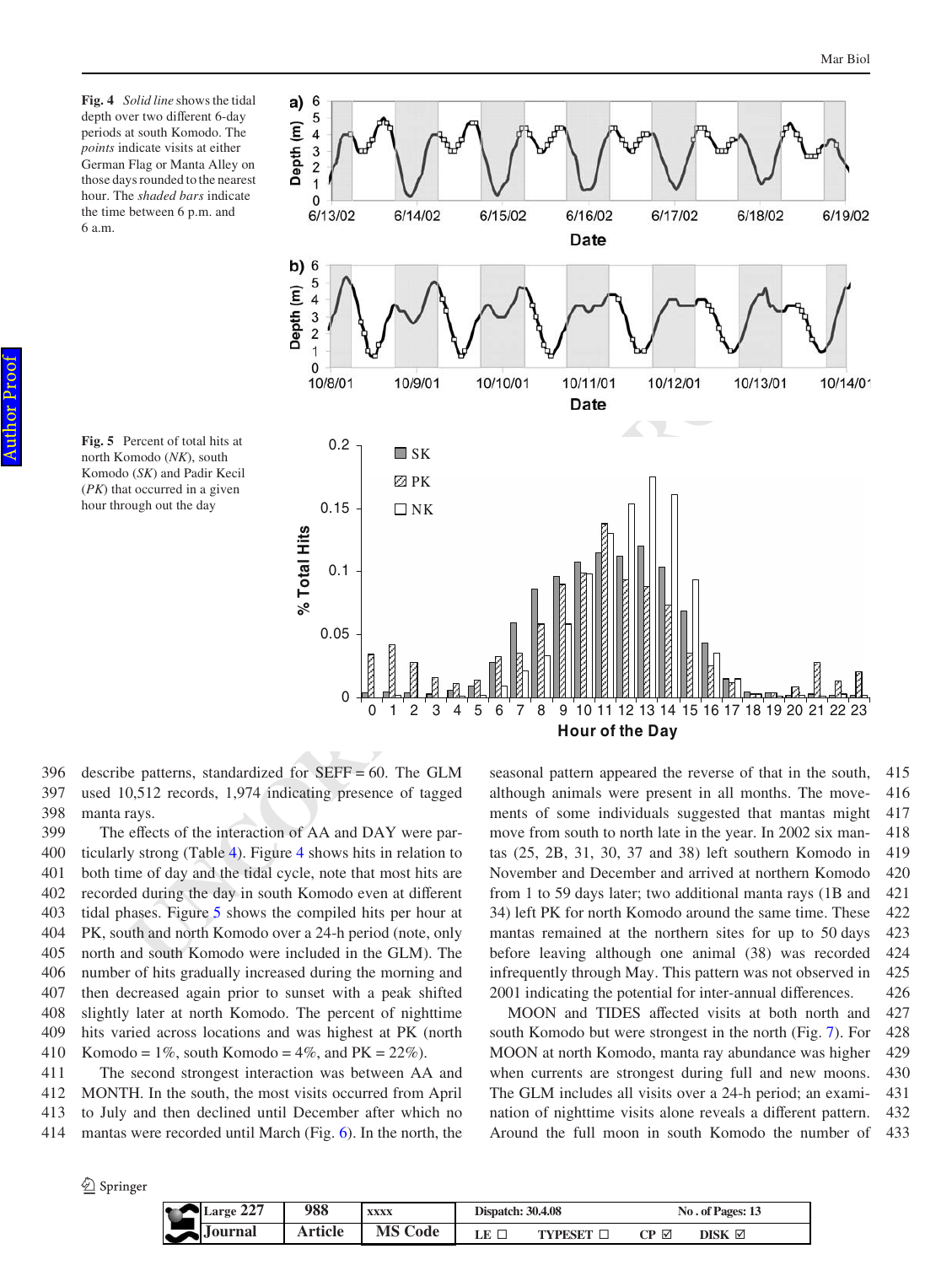

<span id="page-13-0"></span>**Fig. 6** Model results showing monthly variation in presence of tagged manta rays in north Komodo (*NK*) and south Komodo (*SK*). Error bars are 95% confidence limits of the model estimates

nighttime visits doubled from 10% ( $\pm$ 1) to 20% ( $\pm$ 1) of the total visits. No similar increase in nighttime visits was observed at the other sites. The effect of TIDES was also more pronounced in north with more visits during the rising than the falling tide (Fig. 7). 434 435 436 437 438

#### Visual surveys 439

During the visual surveys, the number of manta rays counted varied between 0 and 83, averaging 8.3. The corrected number of visits from the acoustic receivers varied between 0 and 3.6 per day, averaging 0.24. The value of Spearman's coefficient comparing the number of corrected hits and observed mantas was positive and significant (Spearman's coefficient =  $0.3. n = 61, P < 0.05$ ). 440 441 442 443 444 445 446

#### Temperature 447

Temperatures varied with season, tidal cycles and across sites. The highest  $(32.8^{\circ}C)$  and lowest  $(20.2^{\circ}C)$  temperatures were recorded in south Komodo, which also had the most notable seasonal pattern with maximum temperatures observed in the first quarter and the lowest values in the 448 449 450 451 452

third quarter of the year. In the north the temperature range 453

<span id="page-13-1"></span>**Fig. 7** Model results showing the difference in presence of tagged manta rays at north Komodo (*NK*) and south Komodo (*SK*) during **a** new moon, half moon and full moon recordings and **b** falling, slack and rising tide. These model estimates apply to the month November but are representative of all months. Error bars are 95% confidence limits of the model estimates



was less, from 23.9 to 29.4°C, and the lowest temperatures were recorded in both the first and third quarter. The temperatures that the mantas encountered varied with location (Fig. [8\)](#page-14-0). In the south 83% of hits occurred from 25 to 27°C degrees (range 22 to  $28^{\circ}$ C). In the north 91% of hits

460

occurred from 26 to 28°C (range 24–29°C).

### **Discussion and conclusions**

The acoustic array in the Komodo Marine Park, Indonesia enabled near continuous monitoring of manta activity at the sites throughout the park where mantas were most commonly observed. By collecting data over multiple years it was possible to examine visitation patterns over various time scales providing insights into the influence of time of day, tides, lunar phase, and season. Here we present the most comprehensive analysis of manta ray movements published to date. 461 462 463 464 465 466 467 468 469

The accuratic array in the Komrodo Marine Park, Ind.<br>
Underly a state and the controllation in preacure of tagged entable these the model of the model of the model of the model of the model of the model of the model of th Acoustic arrays have proven a valuable tool in this and other studies (Klimley and Halloway 1999; Sundstrom et al. 2001; Voegeli et al. 2001; Heupel and Simpfendorfer 2005) and are ideal for species that return to predictable locations. There are however limitations. First, it is not possible to determine where a tagged animal is when it is not recorded or to distinguish between animals leaving the study area and tag shedding. Second, the receiver range is limited in near-shore habitats such as those frequented by the mantas in the Komodo Marine Park where snapping shrimp and bubbles associated with strong regional currents limited the range of receivers (Voegeli et al. 2001). Reception range was particularly low in the south, nonetheless, these receivers collected the most data. The high number of detections at GF in particular may result from its location between Komodo Island and a second, small island that serve as a bottle neck. In addition, foraging mantas were observed to repeat the same route, which would increase the probability of detection. While estimates of manta presence are undoubtedly conservative at all sites, the agree-470 471 472 473 474 475 476 477 478 479 480 481 482 483 484 485 486 487 488 489

|           |         |                |                          |                  |     |                    | Springer |
|-----------|---------|----------------|--------------------------|------------------|-----|--------------------|----------|
| Large 227 | 988     | <b>XXXX</b>    | <b>Dispatch: 30.4.08</b> |                  |     | No. of Pages: 13   |          |
| Journal   | Article | <b>MS Code</b> | LE I                     | <b>TYPESET I</b> | CP⊠ | $DISK \ \boxtimes$ |          |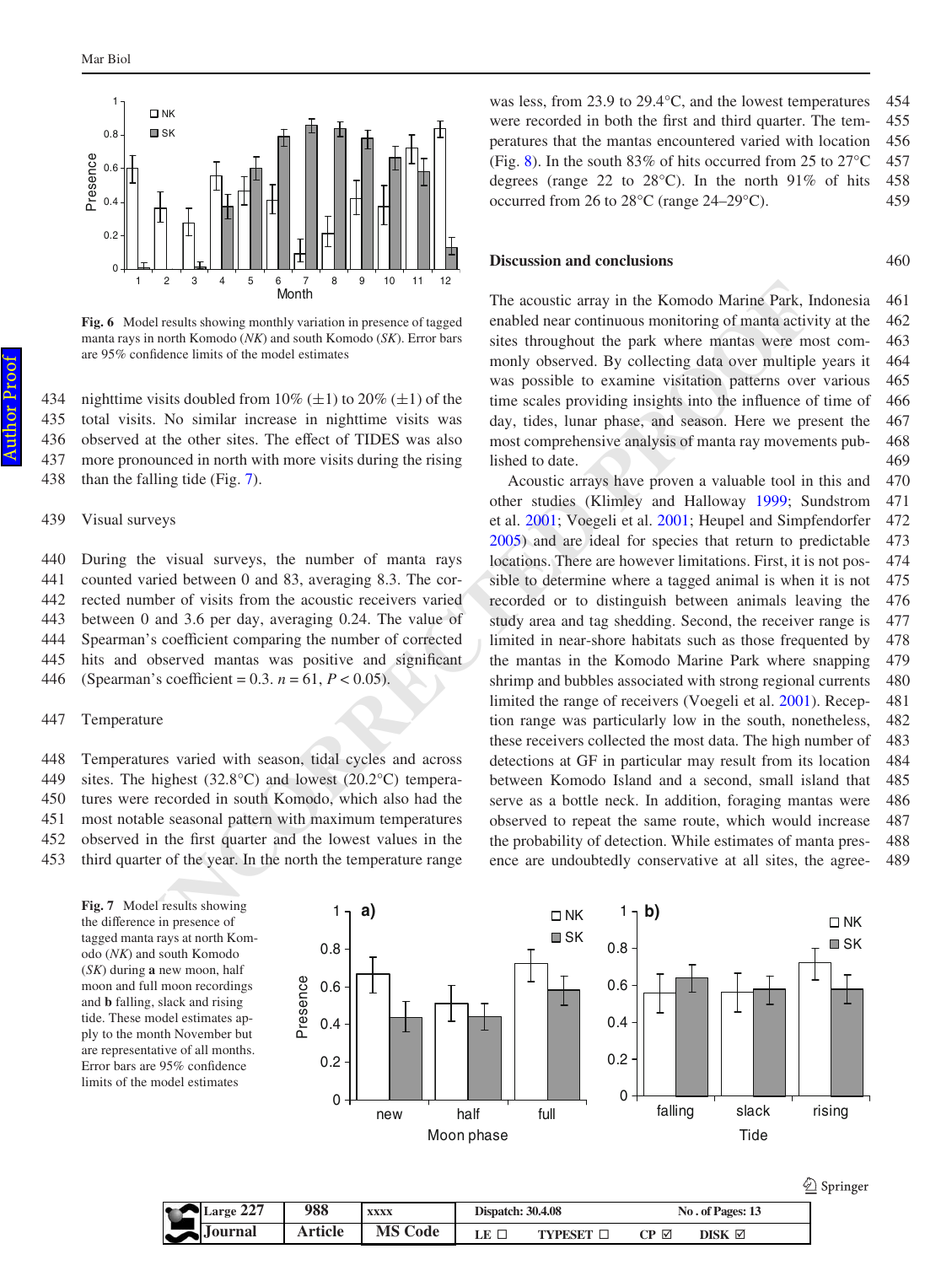

<span id="page-14-0"></span>**Fig. 8** The percentage of hits at a given temperature are shown at both north Komodo (*NK*) and south Komodo (*SK*). The temperature range at each site is also indicated

ment between visual and acoustic surveys suggests that the major trends were likely captured in this study. 490 491

Manta rays in the park exhibited considerable site fidelity and demonstrated some individual preference for certain areas. Mantas returned to the same site almost daily for up to 3 months and visited sporadically for up to 2 years. Mantas with the longest records (>300 days), appeared to prefer certain areas, and were recorded most often near the tagging location. While most mantas with longer records visited at least two areas, movements between areas were somewhat limited. Thus, while there is clearly exchange between sites, there may be residency patterns within the park. 492 493 494 495 496 497 498 499 500 501

Site fidelity has been reported in manta rays in other locations as well. Through photo identification manta rays have been documented to regularly return to specific feeding or cleaning stations over long time periods. An individual manta studied in the Yaeyama Islands, Japan for example, was observed in the area for 15 years (Homma et al. 1997). Manta rays observed off the big island of Hawaii have been re-sighted over similarly long periods (T. Clark, personal communication). In Bora Bora, where studies started more recently, the same mantas have been observed returning to the same cleaning stations for over 2 years (S. Walker, personal communication). In many locations it is also common for individuals to be documented only once (S. Walker, personal communication; K. Yano, personal communication) raising the question as to whether some mantas are transient. This could explain some of the shorter records observed in this study although it is impossible to determine whether mantas left the area or lost their tags. 502 503 504 505 506 507 508 509 510 511 512 513 514 515 516 517 518 519 520

Teleosts and sharks return to predictable locations for a range of reasons, to spawn or reproduce (Domeier and Colin [1997\)](#page-16-6), using sites as landmarks along a migratory route (Klimley and Halloway [1999;](#page-17-16) Klimley et al. [1988](#page-17-20)), to visit cleaning stations (Homma et al. [1997\)](#page-17-2), to take refuge (Klimley and Nelson [1984](#page-17-21); Holland et al. [1993](#page-17-22); Sims et al. 521 522 523 524 525 526

 $\bigcirc$  Springer

[2001](#page-17-23)), or take advantage of a predictable food source (Klimley and Anderson [1996;](#page-17-24) Sims and Quayle [1998;](#page-17-25) Heyman et al. [2001](#page-17-26); Domeier and Nasby [2006;](#page-16-7) Graham et al. [2006](#page-17-27)). Based on our observations, the mantas returned to the sites in the park for both feeding and cleaning. It is also possible, however, that these areas are important for reproduction (males and females are observed in the park) and/or provide important refuge from predators such as killer whales and sharks which are known to attack manta rays (Homma et al. [1997](#page-17-2)). 527 528 529 530 531 532 533 534 535 536

While many of the manta rays in the park exhibited considerable site fidelity, there are protracted periods when they are not recorded at any receiver. It is not clear whether the animals are just outside the range of the array or have left the park. Similarly, manta rays in Bora Bora are not recorded for months at a time before returning although with only Photo ID this pattern is difficult to confirm (S. Walker, personal communication). Additional work using pop-up satellite archival tags and/or active telemetry (Arnold and Dewar 2001; Voegeli et al. 2001) would help to resolve movements of mantas when they are not detected by the receivers. 537 538 539 540 541 542 543 544 545 546 547 548

## Diurnal pattern

549

20 21 22 23 24 25 24 25 24 25 26 25 26 36 27 28 26 36 11 22<br>
While many of the mannta rays in the park exhibite<br>
the precentage estitution at the second properation of the second at any receiver are protocoled at any recei The examination of diurnal patterns shows the highest tag activity at all sites during daylight hours. The time of arrival and departure coincides with the approximate time of sunrise and sunset, which changes little at these latitudes. One possible explanation for the diurnal pattern is that the mantas are moving offshore during the night possibly to feed on the deep scattering layer (DSL) when it approaches the surface (Tont 1975; Robinson and Gomez-Gutierrez 1998). This could help to explain the slight shift to later hours at the northern site, which is farther from deeper water. There is evidence for off-shore movement and feeding on the DSL from other areas. Manta rays that were actively tracked off Japan moved offshore at night and then returned the following day (K. Yano, personal communication). While this may occur in other regions as well no published accounts are available. Another member of the same family (*Mobula japonica)* feeds on crustaceans primarily at night when they come to the surface (D. A. Croll et al*.,* unpublished data). A number of other elasmobranchs including scalloped hammerheads, blacktip reef sharks and gray reef sharks are also observed to aggregate in near shore waters during the day and then disperse offshore at night (Klimley and Nelson [1984;](#page-17-21) Klimley et al. [1988;](#page-17-20) Economakis and Lobel [1998;](#page-17-30) Heupel and Simpfendorfer [2005](#page-17-19)). Other possible explanations for the diurnal pattern are that different sites are preferred at night or that activity is lower, reducing the potential of detecting animals. Clearly more work is needed to explain the diurnal pattern. 550 551 552 553 554 555 556 557 558 559 560 561 562 563 564 565 566 567 568 569 570 571 572 573 574 575 576 577

|   | $\blacktriangleright$ Large 227 | 988     | <b>XXXX</b>    | <b>Dispatch: 30.4.08</b> |                  |     | No. of Pages: 13 |  |
|---|---------------------------------|---------|----------------|--------------------------|------------------|-----|------------------|--|
| ີ | $\triangle$ Journal             | Article | <b>MS Code</b> | $LE \sqsubset$           | <b>TYPESET  </b> | CP⊡ | DISK $\boxtimes$ |  |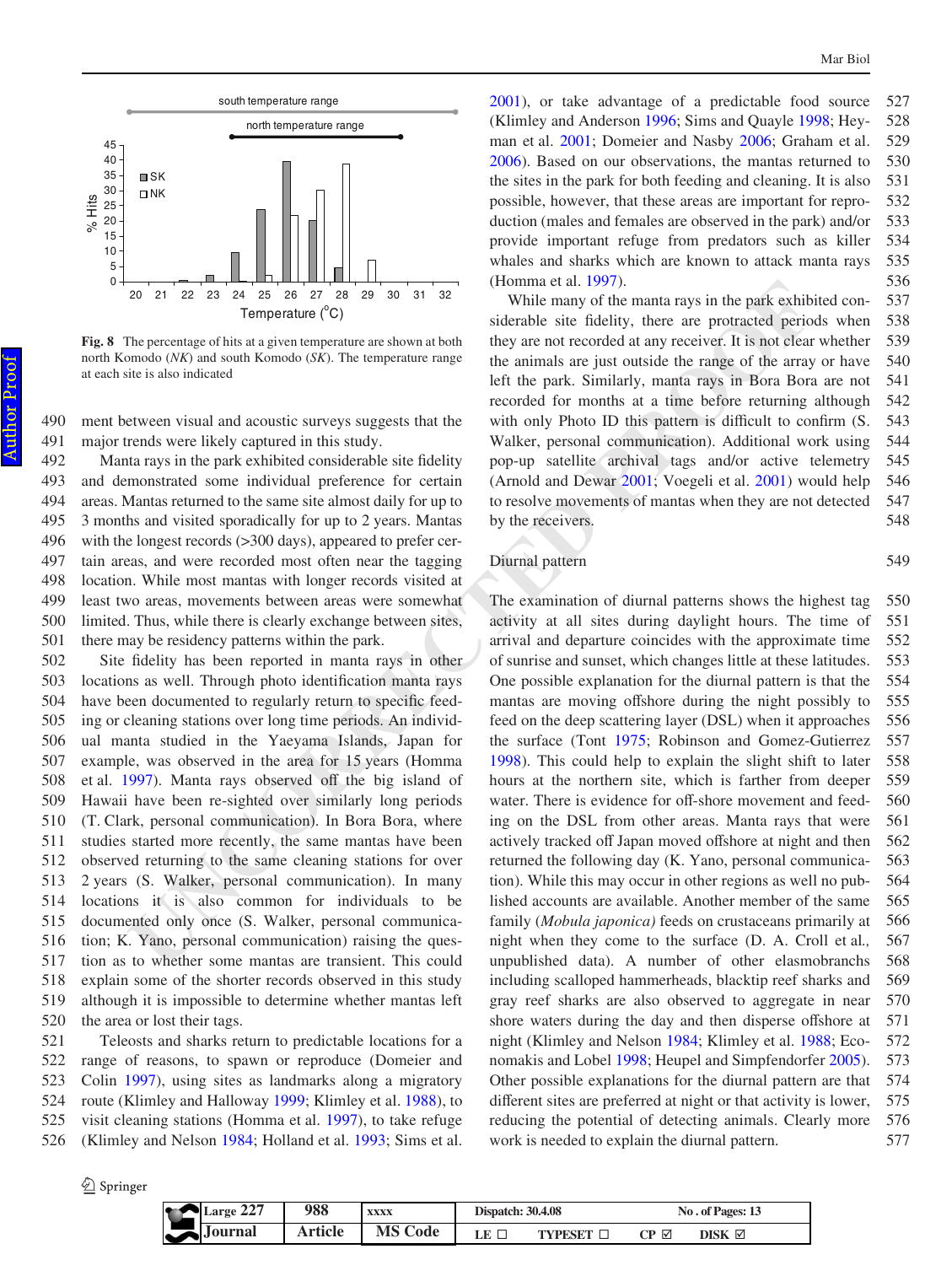#### Foraging and tidal currents 578

While the acoustic tags do not indicate when animals are feeding, insights into foraging were gained through visual observations and by examining visitation patterns. Foraging (when a manta's cephalic lobes are unfurled and their mouth is wide open) was common in the three main areas in the park. Mantas fed where prey appeared to be concentrated both in the water column, where visibility was very low, and on surface slicks. The concentration of prey is considered to be critical for filter feeders likely due to the energetic cost of feeding; foraging is observed in both basking sharks (Sims  $1999$ ) and fin whales (Clark et al.  $2000$ ) only above threshold prey density. Although it has not been directly measured, prey density appears to be important for mantas as well. 579 580 581 582 583 584 585 586 587 588 589 590 591 592

No on Surrege Street, "ne concentration or prey New 2001). Similar to these context (see Street Street (means the street and the means of Komina Street in cost of feeding: foreign is observed in order to the street and the There are a number of factors that likely enhance prey densities in the Komodo Marine Park. (1) The strong tidal currents and complex bathymetry will enhance upwelling and increase primary productivity (Field and Gordon 1996; Kinkade et al. 1996). (2) The extreme tidal currents and convoluted shorelines create complex secondary circulations which results in convergence zones and tidal slicks that act to accumulate zooplankton (Sugimoto 1975). The site where the majority of visits were documented (GF) has a high degree of structure. (3) In addition, tidally forced internal waves and associated surface slicks transport entrained material, such as planktonic larvae, towards the shore likely bringing additional resources from off-shore waters (Shanks 1983). These processes will enhance the biomass of available prey in the park beyond that produced locally. 593 594 595 596 597 598 599 600 601 602 603 604 605 606 607 608

Consistent with the apparent role of tidal currents in concentrating resources, tidal phase and intensity impacted visits. More visits were documented at in north Komodo at the rising tide (when currents move from the south to the north) when the moon was new or full and tidal flux is greatest. Tidal currents in this area shift 180 degrees with each tidal change and can be up to 5 knots. In contrast, the influence of tidal current and phase was less pronounced in south Komodo. In this region the variation in strength and direction of tidal currents is lower than in the north and therefore one might expect a less pronounced effect of lunar and tidal phase on visitation patterns. Furthermore, the southern part of the island has a more complex geography and bathymetry, which may result in a more constant food supply that is less dependent on tidal strength or specific direction. 609 610 611 612 613 614 615 616 617 618 619 620 621 622 623

The concentration of prey associated with tidal currents provides important forage for animals from diverse taxonomic groups and impacts the temporal and spatial patterns in feeding. In a comparison of marine birds with different prey preferences, the plankton feeder, Ancient Murrelets, were most active when tidal flow was the greatest (Holm 624 625 626 627 628 629

and Burger [2002](#page-17-36)). Dolphin foraging was most often observed in association with tidal fronts in a narrow estua-rine channel off Scotland (Mendes et al. [2002](#page-17-37)). The two filter feeding sharks also forage in tidal currents. Basking sharks feed in near-shore regions where strong tidal flows aggregate zooplankton, often near islands or headlands (Sims and Quayle [1998](#page-17-25)). Whale sharks position themselves to take advantage of tidal currents transporting material out of the lagoon on Ningaloo reef Australia (Wilson et al. [2001](#page-17-1)). Similar to these other species, mantas appear to take advantage of the increase in prey density associated with the strong tidal currents around Komodo Island. 630 631 632 633 634 635 636 637 638 639 640 641

A second factor that varies along with tidal intensity is lunar illumination. The increase in nighttime visits during the full moon but not the new moon in south Komodo suggests that high light levels and not tidal intensity are associated with the increase in visitation. This shift could be associated with an increase in foraging near-shore at higher light levels or a decrease in offshore foraging opportunities. During the full moon the DSL organisms remain deeper in the water column (Blaxter 1974) and overall predation on zooplankton has been shown to decrease as a result (Hernández-León et al. 2001). 642 643 644 645 646 647 648 649 650 651 652

Season

A distinct seasonal pattern was identified in both north and south Komodo. Mantas were most abundant in the south during the summer and in the north during the winter. While maximum abundances were reversed between the two sites, this pattern did not result solely from a shift from one site to another although there is some suggestion, at least for the 2002 deployments that the some mantas moved north after leaving south Komodo. 654 655 656 657 658 659 660 661

While it is difficult to identify the driving force behind the seasonal change in manta abundance, it is likely linked to seasonal environmental patterns. The shift in abundance corresponds to the monsoonal shift in the Indo-Pacific that influences both temperature and productivity. During the first quarter when no mantas were observed in south Komodo the Indian Equatorial Counter Current and north monsoon are the driving processes (Tomczak and Godfrey 1994). At this time there is a reduction in the net flow from the Pacific to the Indian Ocean that results in a drop in productivity and an average 3°C increase in temperature (Hahude and Gordon [1996\)](#page-17-40). It was during this quarter that temperatures here exceeded 30°C, which is thought to be the upper thermal limit for manta rays (no mantas were recorded above 29°C in this study). Over the same period in north Komodo, waters are cool with poor visibility. From May to September when visitation in south Komodo is high, the South Equatorial Current and southeast monsoon are both fully developed which maximizes westward flow 662 663 664 665 666 667 668 669 670 671 672 673 674 675 676 677 678 679 680

|                               |         |                |                          |                |      |                  | ω<br>Springer |  |
|-------------------------------|---------|----------------|--------------------------|----------------|------|------------------|---------------|--|
| Large 227                     | 988     | XXXX           | <b>Dispatch: 30.4.08</b> |                |      | No. of Pages: 13 |               |  |
| $\blacktriangleright$ Journal | Article | <b>MS Code</b> | LE $\Gamma$              | <b>TVPESET</b> | CP ⊠ | DISK<br>☑        |               |  |

653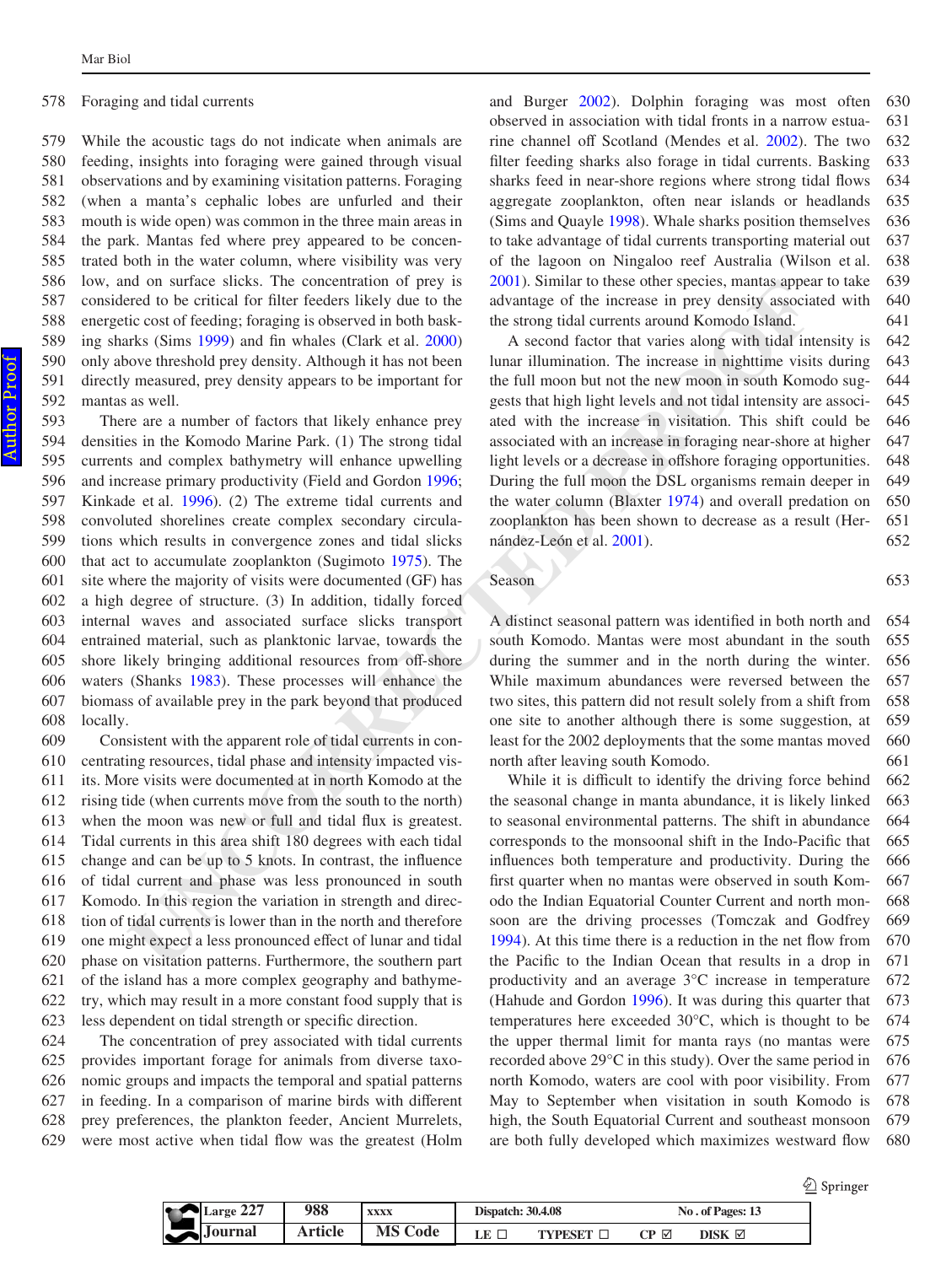(Tomczak and Godfrey [1994](#page-17-39)) and results in a drop in temperature and large increase in productivity (Hahude and Gordon [1996](#page-17-40)). During this phase, the waters in the south are cool and murky (visibility ca. 5 m) and rich in plankton. Temperatures at in the north remained below 30°C and mantas were seen here through out the year. 681 682 683 684 685 686

As mentioned above, seasonal shifts in manta distributions have been documented in a number of places and are likely associated with temperature. In locations such as New Zealand mantas are observed primarily in the austral summer (Duffy and Abbott 2003). In the Gulf of California mantas are observed in the Boreal summer (P. Ahjua, personal communication). In the Maldives seasonal shifts are thought to be associated with the local monsoons, when current directions reverse and mantas move from one side of the Maldives to the other (Anderson 1996). In the Komodo Marine Park the monsoons also impacted visitations patterns although seasonality was site dependent. This suggests that subtle shifts in distributions may be associated with seasonal patterns and that in a location as diverse as Indonesia it may not be necessary to move very far to find suitable habitat. 687 688 689 690 691 692 693 694 695 696 697 698 699 700 701 702

#### Management implications 703

The predictability of the spatial distribution of manta rays has important consequences for conservation and tourism management. The information on patterns of occurrence will assist dive operators in successfully planning manta dives, maximizing the potential of this ecotourism resource. For management and conservation, the high site fidelity and ability to predict spatial patterns has two implications. First, there is the potential for localized depletion or extirpation once fishers start exploiting an aggregation site. On the other hand, site-specific protection or marine protected areas based around aggregations sites should have a direct positive effect on local abundance. 704 705 706 707 708 709 710 711 712 713 714 715

<span id="page-16-9"></span><span id="page-16-4"></span><span id="page-16-1"></span>In Komodo specifically, one of the key questions was whether the boundaries of the park serve to protect the local mantas from regional fisheries. Clearly, the park encompasses a number of sites that are important for manta rays, and therefore the park provides some protection at least during the day. Of concern however, is where the mantas move when they are not within in the range of the receiver. Tagged mantas were not detected for long periods, during which they may have left the park. One of the greatest potential threats are the fisheries in Lamalera and Lamakera, which are approximately 400 km from the park. Manta ray migrations as far as 350 km have been documented (Homma et al. [1997\)](#page-17-2) and longer migrations are likely possible raising the possibility that mantas could move into this region. In Lamakera it is estimated that approximately 1,000 mantas are taken in the fishing season 716 717 718 719 720 721 722 723 724 725 726 727 728 729 730 731

from May through October (Dewar [2002\)](#page-16-4). Mantas are also taken in other locations throughout Indonesia although at lower levels. Additional information on the larger-scale movements of mantas and the pattern of fisheries is required to better determine the management requirements. As indicated above, mantas have the potential to be highly susceptible to over fishing and vigilance is warranted. 732 733 734 735 736 737 738

<span id="page-16-11"></span><span id="page-16-10"></span><span id="page-16-8"></span><span id="page-16-3"></span><span id="page-16-0"></span>Acknowledgments We thank the Pfleger Foundation and The Nature Conservancy for its support of this project. The field research could not have been conducted without the assistance of The Nature Conservancy staff and Komodo Marine Park Rangers based on Flores, Indonesia who spent long hours on the water. We also thank Russ Vetter and Jason Larese for their valuable comments on the manuscript. The conclusions stated herein reflect the opinions of the authors and not the National Oceanographic and Atmospheric Administration. Experiments were conducted in accordance with current laws in Indonesia. 739 740 741 742 743 744 745 746 747 748

| ealand mantas are observed primarily in the austral<br>r (Duffy and Abbott 2003). In the Gulf of California<br>are observed in the Boreal summer (P. Ahjua, per-<br>ommunication). In the Maldives seasonal shifts are<br>t to be associated with the local monsoons, when<br>directions reverse and mantas move from one side<br>Maldives to the other (Anderson 1996). In the Kom-<br>arine Park the monsoons also impacted visitations<br>s although seasonality was site dependent. This sug-                                                                                                                                                                                                                                                                                                                                                                                             | could not have been conducted without the assistance of The Nature<br>Conservancy staff and Komodo Marine Park Rangers based on Flores,<br>Indonesia who spent long hours on the water. We also thank Russ<br>Vetter and Jason Larese for their valuable comments on the manu-<br>script. The conclusions stated herein reflect the opinions of the authors<br>and not the National Oceanographic and Atmospheric Administration.<br>Experiments were conducted in accordance with current laws in<br>Indonesia.                                                                                                                                                                                                                                                                                                                                                                                                                                                                                                                                                                                                                                                                                                                                                                                                                                        | 741<br>742<br>743<br>744<br>745<br>746<br>747<br>748                                                                                            |
|-----------------------------------------------------------------------------------------------------------------------------------------------------------------------------------------------------------------------------------------------------------------------------------------------------------------------------------------------------------------------------------------------------------------------------------------------------------------------------------------------------------------------------------------------------------------------------------------------------------------------------------------------------------------------------------------------------------------------------------------------------------------------------------------------------------------------------------------------------------------------------------------------|---------------------------------------------------------------------------------------------------------------------------------------------------------------------------------------------------------------------------------------------------------------------------------------------------------------------------------------------------------------------------------------------------------------------------------------------------------------------------------------------------------------------------------------------------------------------------------------------------------------------------------------------------------------------------------------------------------------------------------------------------------------------------------------------------------------------------------------------------------------------------------------------------------------------------------------------------------------------------------------------------------------------------------------------------------------------------------------------------------------------------------------------------------------------------------------------------------------------------------------------------------------------------------------------------------------------------------------------------------|-------------------------------------------------------------------------------------------------------------------------------------------------|
| hat subtle shifts in distributions may be associated<br>easonal patterns and that in a location as diverse as                                                                                                                                                                                                                                                                                                                                                                                                                                                                                                                                                                                                                                                                                                                                                                                 | <b>References</b>                                                                                                                                                                                                                                                                                                                                                                                                                                                                                                                                                                                                                                                                                                                                                                                                                                                                                                                                                                                                                                                                                                                                                                                                                                                                                                                                       | 749                                                                                                                                             |
| sia it may not be necessary to move very far to find<br>e habitat.                                                                                                                                                                                                                                                                                                                                                                                                                                                                                                                                                                                                                                                                                                                                                                                                                            | Alava ERZ, Dolumbaló ER, Yaptinchay AA, Trono RB (2002) Fishery<br>and trade of whale sharks and manta rays in the Bohol Sea, Phil-<br>ippines. In: Fowler SL, Reed TM, Dipper FA (eds) Elasmobranch<br>Biodiversity, Conservation and Management: Proceedings of the                                                                                                                                                                                                                                                                                                                                                                                                                                                                                                                                                                                                                                                                                                                                                                                                                                                                                                                                                                                                                                                                                   | 750<br>751<br>752<br>753                                                                                                                        |
| ement implications                                                                                                                                                                                                                                                                                                                                                                                                                                                                                                                                                                                                                                                                                                                                                                                                                                                                            | International Seminar and Workshop. Sabah, Malaysia, July<br>1997, pp 132-148                                                                                                                                                                                                                                                                                                                                                                                                                                                                                                                                                                                                                                                                                                                                                                                                                                                                                                                                                                                                                                                                                                                                                                                                                                                                           | 754<br>755                                                                                                                                      |
| edictability of the spatial distribution of manta rays<br>portant consequences for conservation and tourism<br>ement. The information on patterns of occurrence<br>sist dive operators in successfully planning manta<br>naximizing the potential of this ecotourism resource.<br>nagement and conservation, the high site fidelity and<br>to predict spatial patterns has two implications. First,<br>s the potential for localized depletion or extirpation<br>shers start exploiting an aggregation site. On the<br>nand, site-specific protection or marine protected<br>ased around aggregations sites should have a direct<br>e effect on local abundance.<br>Komodo specifically, one of the key questions was<br>r the boundaries of the park serve to protect the local<br>from regional fisheries. Clearly, the park encom-<br>a number of sites that are important for manta rays, | Anderson C (1996) Manta tagging starts in the Maldives. Shark News 7:6<br>Arnold G, Dewar H (2001) Electronic tags in marine fisheries research:<br>a 30-year perspective. In: Seibert J, Nielsen J (eds) Electronic tag-<br>ging and tracking in marine fisheries. Kluwer, Dordrecht, pp 7–64<br>Bigelow HB, Schroeder WC (1953) Fishes of the Western North<br>Atlantic. Part two: Sawfishes, Guitarfishes, Skates and Rays.<br>Memoir Sears Foundation for Marine Research, Number 1. Yale<br>University, New Haven, pp 481–515<br>Blaxter JHS (1974) The role of light in the vertical migration of fish—<br>a review. In: Evans GC, Bainbridge R, Rackham O (eds) Light as<br>an ecological factor, II. Blackwell, Oxford, pp 189-210<br>Clark CW, Croll DA, Acevedo A, Urban-Ramirez J (2000) Multi-mod-<br>al surveys of fin whales in the Sea of Cortez, Mexico. J Acoust<br>Soc Am 108:2539<br>Compagno LJV (1999) Checklist of living elasmobranchs. In: Hamlett<br>WC (ed) Sharks, skates, and rays: the biology of elasmobranch<br>fishes. John Hopkins University Press, Maryland, pp 471–498<br>Dewar H (2002) Preliminary report: manta ray harvest in Lamakera.<br>Report to the World Wildlife Fund. http://www.tnc-seacmpa.org/<br>downloads/alor%20-%20eBook.pdf<br>Domeier ML, Colin PL (1997) Tropical reef fish spawning aggrega- | 756<br>757<br>758<br>759<br>760<br>761<br>762<br>763<br>764<br>765<br>766<br>767<br>768<br>769<br>770<br>771<br>772<br>773<br>774<br>775<br>776 |
| erefore the park provides some protection at least<br>the day. Of concern however, is where the mantas<br>when they are not within in the range of the receiver.<br>I mantas were not detected for long periods, during<br>they may have left the park. One of the greatest<br>al threats are the fisheries in Lamalera and Lama-<br>which are approximately 400 km from the park.<br>ray migrations as far as 350 km have been docu-<br>(Homma et al. 1997) and longer migrations are<br>possible raising the possibility that mantas could<br>into this region. In Lamakera it is estimated that<br>imately 1,000 mantas are taken in the fishing season                                                                                                                                                                                                                                    | tions: defined and reviewed. Bull Mar Sci 60:698-726<br>Domeier ML, Kiefer D, Nasby-Lucas N, Wagschal A, O'Brien F<br>(2005) Tracking Pacific bluefin tuna (Thunnus thynnis orientalis)<br>in the northeastern Pacific with an automated algorithm that esti-<br>mates latitude by matching sea-surface-temperature data from<br>satellites with temperature data from tags on fish. Fish Bull<br>103:292-306<br>Domeier ML, Nasby N (2006) Annual re-sightings of photographically<br>identified white sharks (Carcharodon carcharias) in an eastern<br>Pacific aggregation site (Guadalupe Island, Mexico). Mar Biol.<br>doi:10.1007/s00227-006-0380-7<br>Duffy CAJ, Abbott D (2003) Sightings of mobulid rays from northern<br>New Zealand, with confirmation of the occurrence of Manta bi-<br>rostris. NZ J Mar Freshwat Res 37:115-121                                                                                                                                                                                                                                                                                                                                                                                                                                                                                                            | 777<br>778<br>779<br>780<br>781<br>782<br>783<br>784<br>785<br>786<br>787<br>788<br>789<br>790                                                  |

<span id="page-16-7"></span><span id="page-16-6"></span><span id="page-16-5"></span><span id="page-16-2"></span>

| T | Large 227           | 988            | <b>XXXX</b>    | <b>Dispatch: 30.4.08</b> |                |     | No. of Pages: 13     |
|---|---------------------|----------------|----------------|--------------------------|----------------|-----|----------------------|
| N | $\triangle$ Journal | <b>Article</b> | <b>MS Code</b> |                          | <b>TYPESET</b> | CP⊠ | $DISK \ \n\boxtimes$ |